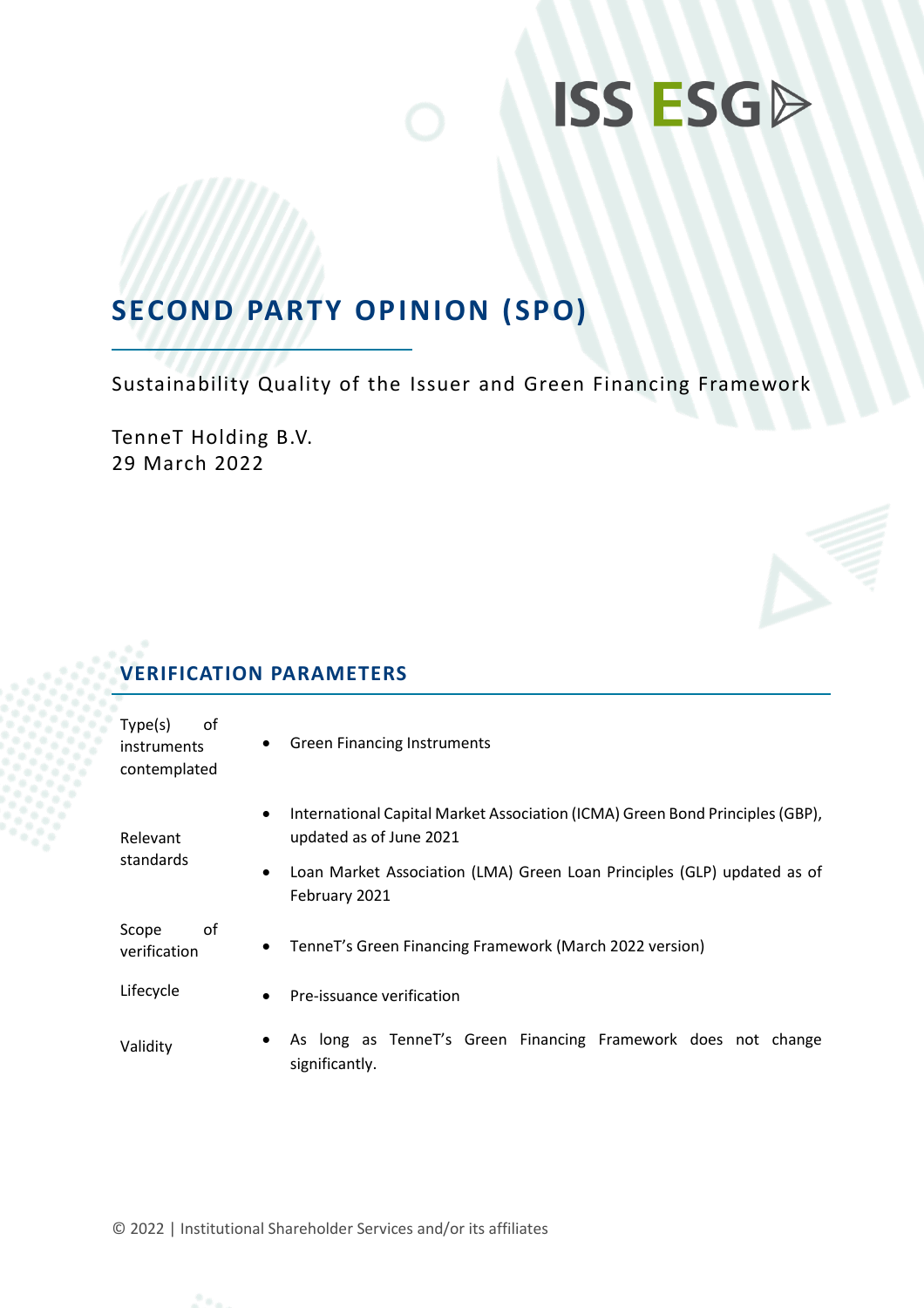

## **CONTENTS**

| PART I: GREEN FINANCING INSTRUMENTS LINK TO TENNET'S SUSTAINABILITY STRATEGY 5 |
|--------------------------------------------------------------------------------|
|                                                                                |
| B. CONSISTENCY OF GREEN FINANCING INSTRUMENTS WITH TENNET'S SUSTAINABILITY     |
| PART II: ALIGNMENT WITH GREEN BOND PRINCIPLES AND GREEN LOAN PRINCIPLES  9     |
|                                                                                |
|                                                                                |
|                                                                                |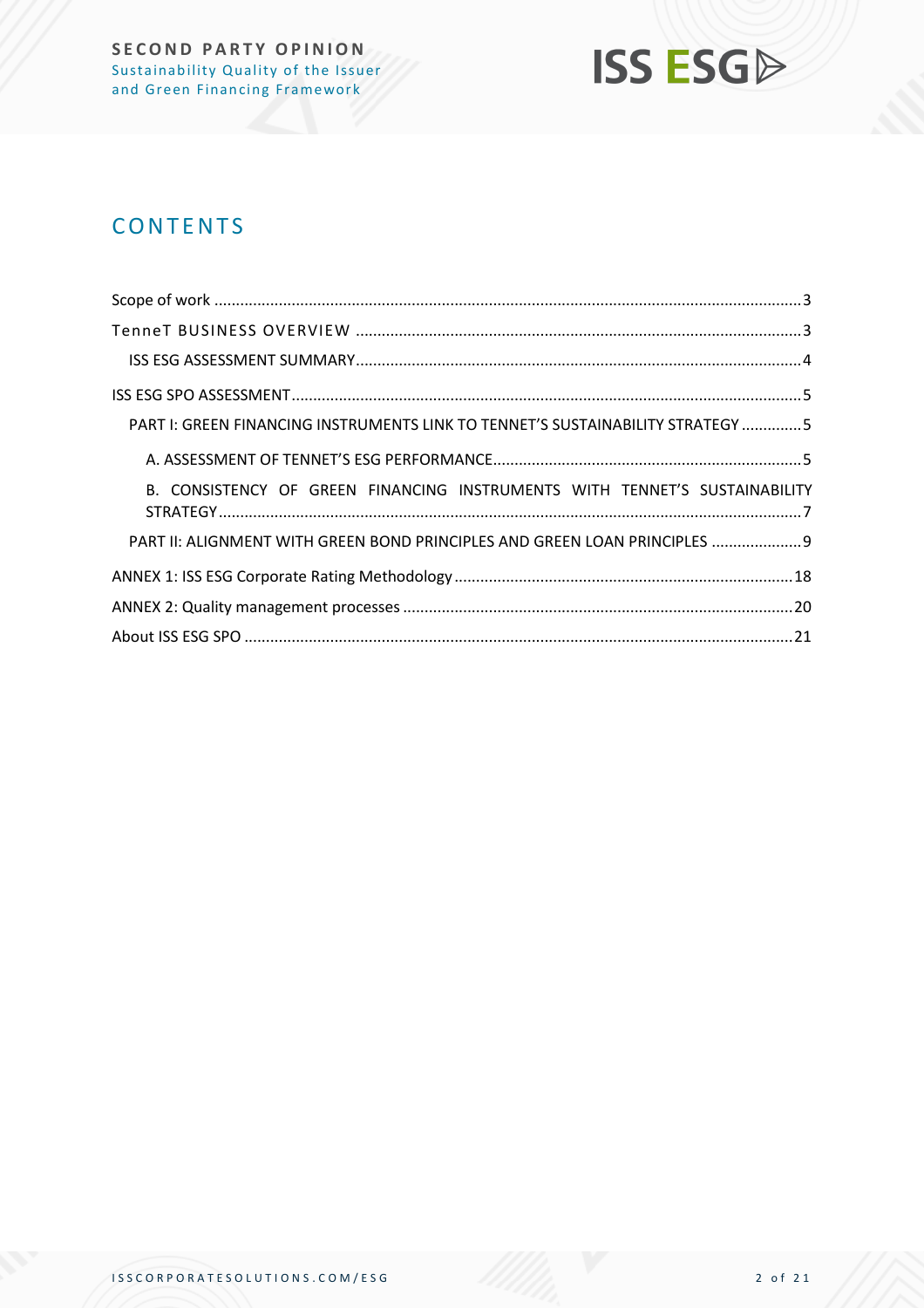## **ISS ESG**

### <span id="page-2-0"></span>Scope of work

TenneT Holding B.V. ("the Issuer", or "TenneT") commissioned ISS ESG to commissioned ISS ESG to assess the alignment of its Green Financing Framework with the International Capital Market Association's (ICMA) Green Bond Principles (GBPs) and Loan Market Association's (LMA) Green Loan Principles (GLPs), and to assess the link between the Green Financing Instruments and TenneT's sustainability strategy – drawing on TenneT's overall sustainability profile and issuance-specific Use of Proceeds categories.

### <span id="page-2-1"></span>TenneT BUSINESS OVERVIEW

TenneT is engaged in the operation of electricity transmission systems in Germany and the Netherlands. As a transmission network operator, the company has an important role in the transition to a more sustainable energy system by providing the infrastructure for connecting renewable energies to the network and for transporting electricity based on renewable sources over long distances.

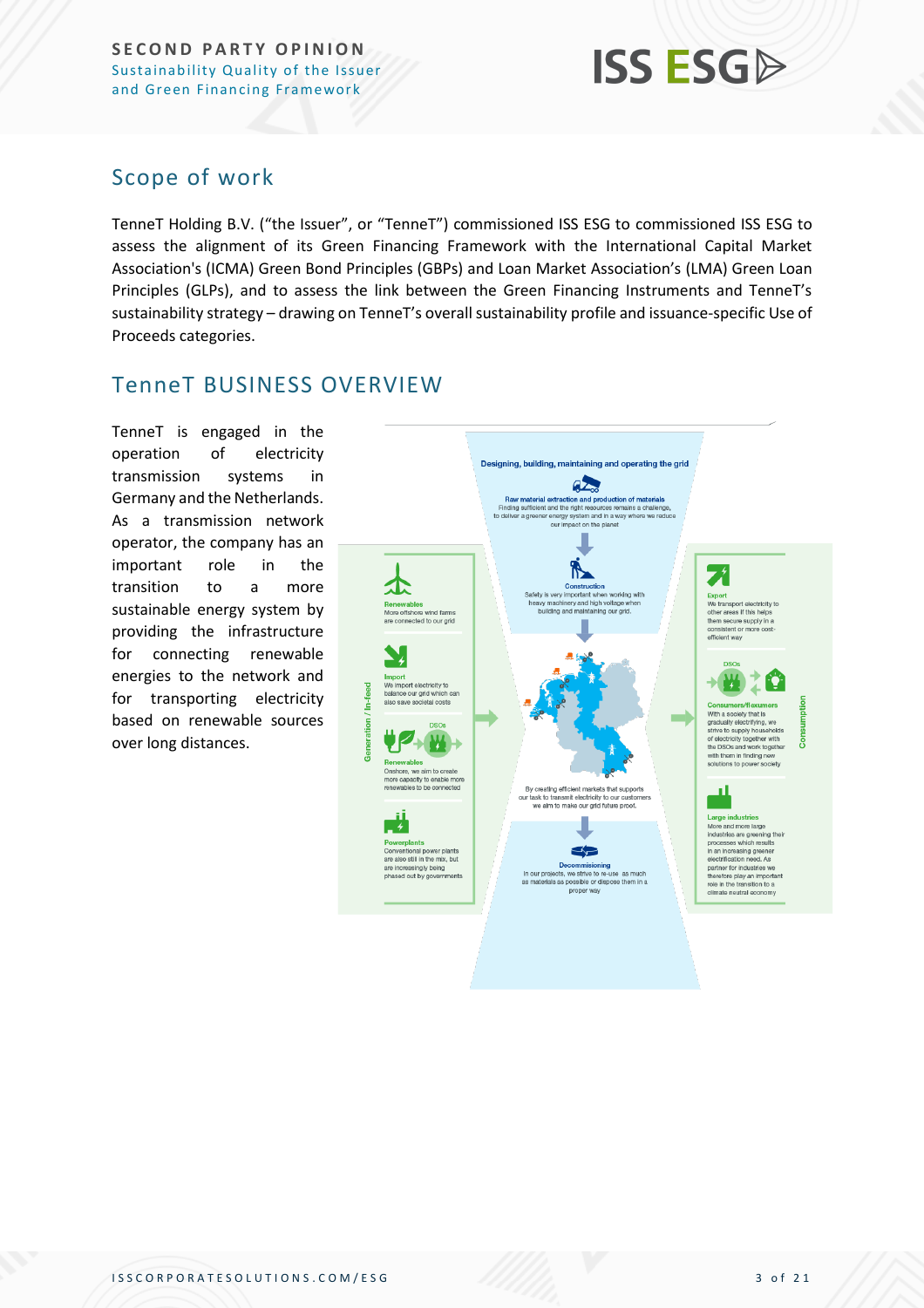### <span id="page-3-0"></span>ISS ESG ASSESSMENT SUMMARY

| <b>SPO SECTION</b>                                                                                           | <b>SUMMARY</b>                                                                                                                                                                                                                                                                                                                                                                                                                                                                                                                                                                                      | <b>EVALUATION</b> <sup>1</sup> |
|--------------------------------------------------------------------------------------------------------------|-----------------------------------------------------------------------------------------------------------------------------------------------------------------------------------------------------------------------------------------------------------------------------------------------------------------------------------------------------------------------------------------------------------------------------------------------------------------------------------------------------------------------------------------------------------------------------------------------------|--------------------------------|
| Part 1:<br>Green<br><b>Financing</b><br><b>Instruments</b><br>link to issuer's<br>sustainability<br>strategy | According to the ISS ESG Corporate Rating updated on 15.02.2022, the<br>issuer shows a high sustainability performance against the industry<br>peer group on key ESG issues faced by the Gas and Electricity Network<br>Operators industry. The issuer is rated 5 <sup>th</sup> out of 58 companies within<br>its industry.<br>The Use of Proceeds financed through this Green Financing<br>Instruments are consistent with the issuer's sustainability strategy and<br>material ESG topics for the issuer's industry. The rationale for issuing<br>green bonds is clearly described by the issuer. | Consistent                     |
| Part 2:<br><b>Alignment</b><br>with GBP and<br><b>GLP</b>                                                    | The issuer has defined formal parameters for its Green Financing<br>Instruments regarding use of proceeds, processes for project<br>evaluation and selection, management of proceeds and reporting. This<br>concept is in line with the ICMA's Green Bond Principles (June 2021)<br>and LMA's Green Loan Principles (February 2021).                                                                                                                                                                                                                                                                | <b>Aligned</b>                 |
| Part 3:<br>Sustainability<br>quality of the<br><b>Asset Pool</b>                                             | Not applicable for this mandate.<br>Since 2015, ISS ESG verified and re-verified Green Financing<br>Instruments issued by TenneT. All previous SPOs conducted by ISS ESG<br>for TenneT's Green Financing Instruments are available on the ICS<br>website $2$ .                                                                                                                                                                                                                                                                                                                                      | Not applicable                 |

<sup>&</sup>lt;sup>1</sup> ISS ESG's evaluation is based on the TenneT's Green Financing Framework (March 2022 version), on the analysed asset pool as received on the March 2022, and on the ISS ESG Corporate Rating applicable at the SPO delivery date (updated on the 15.02.2022). <sup>2</sup> https://www.isscorporatesolutions.com/solutions/esg-solutions/second-party-opinion/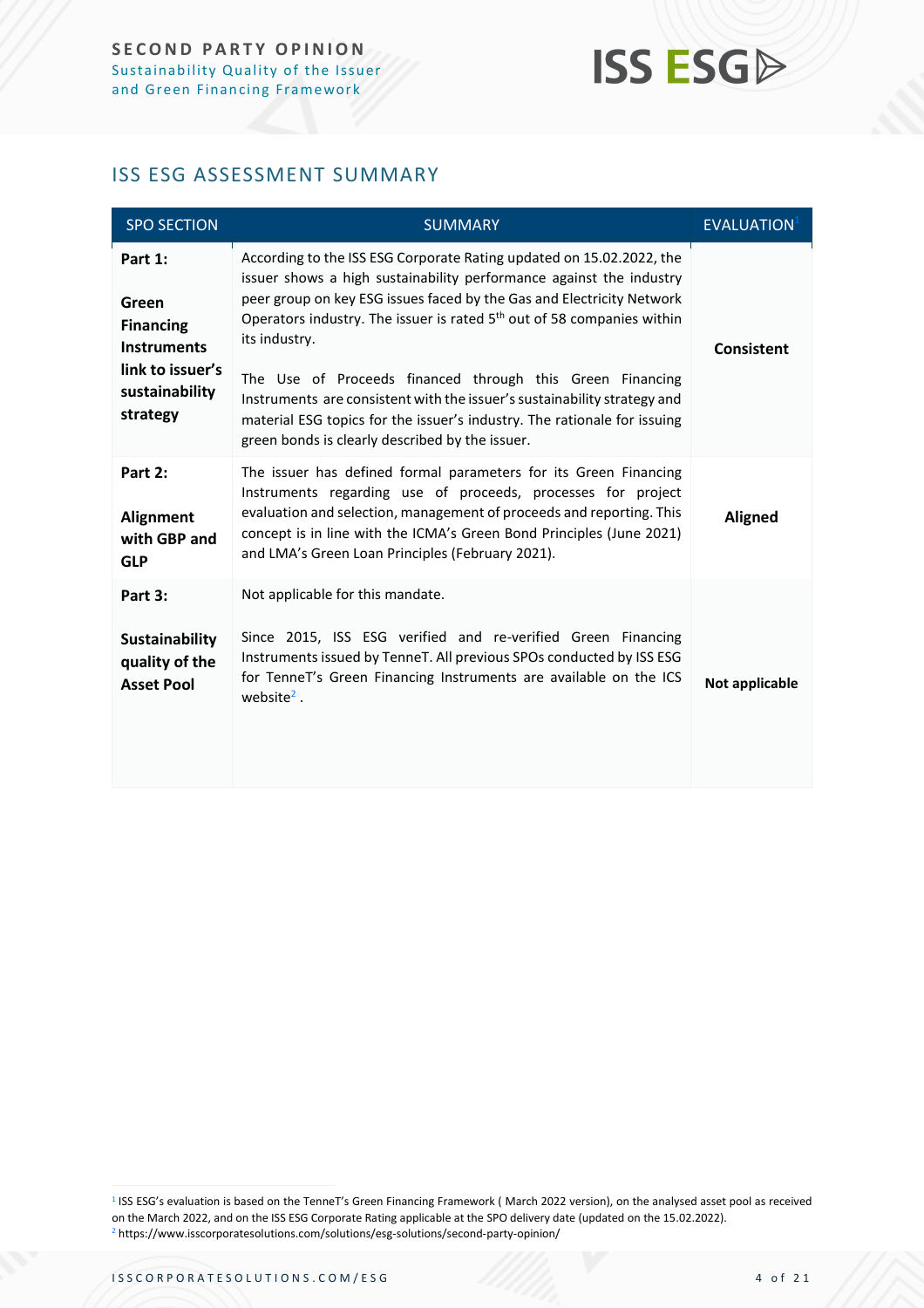### <span id="page-4-0"></span>ISS ESG SPO ASSESSMENT

### <span id="page-4-1"></span>**PART I: GREEN FINANCING INSTRUMENTS LINK TO TENNET'S SUSTAINABILITY STRATEGY**

#### <span id="page-4-2"></span>A. ASSESSMENT OF TENNET'S ESG PERFORMANCE

The ISS ESG Corporate Rating provides material and forward-looking environmental, social and governance (ESG) data and performance assessments.

| COMPANY       | <b>SECTOR</b>                                    | <b>DECILE RANK</b> | TRANSPARENCY LEVEL |
|---------------|--------------------------------------------------|--------------------|--------------------|
| <b>TENNET</b> | 'Gas and,<br>Electricity<br>Network<br>Operators |                    | VERY HIGH          |

This means that the company currently shows a high sustainability performance against peers on key ESG issues faced by the Gas and Electricity Network Operators industry and obtains a Decile Rank relative to industry group of 1, given that a decile rank of 1 indicates highest relative ESG performance out of 10.

#### *ESG performance*

As of 28.02.2022, this Rating places TenneT 5<sup>th</sup> out of 58 companies rated by ISS ESG in the Gas and Electricity Network Operators sector.

Key challenges faced by companies in terms of sustainability management in this sector are displayed in the chart on the right, as well as the issuer's performance against those key challenges in comparison to the average industry peers' performance.

#### **Key Issue Performance**



#### *Sustainability Opportunities*

TenneT is engaged in the operation of electricity transmission systems in Germany and the Netherlands. As a power network operator, the company has an important role in the transition to a more sustainable energy system by providing the infrastructure for connecting renewable energies to the network and for transporting electricity based on renewable sources over long distances. TenneT is engaged in various initiatives in this regard, working with ministries, local and regional authorities, research institutes and other stakeholders. The company is also part of several dedicated initiatives as well as engages in research, e.g. on flexibility and electricity storage solutions.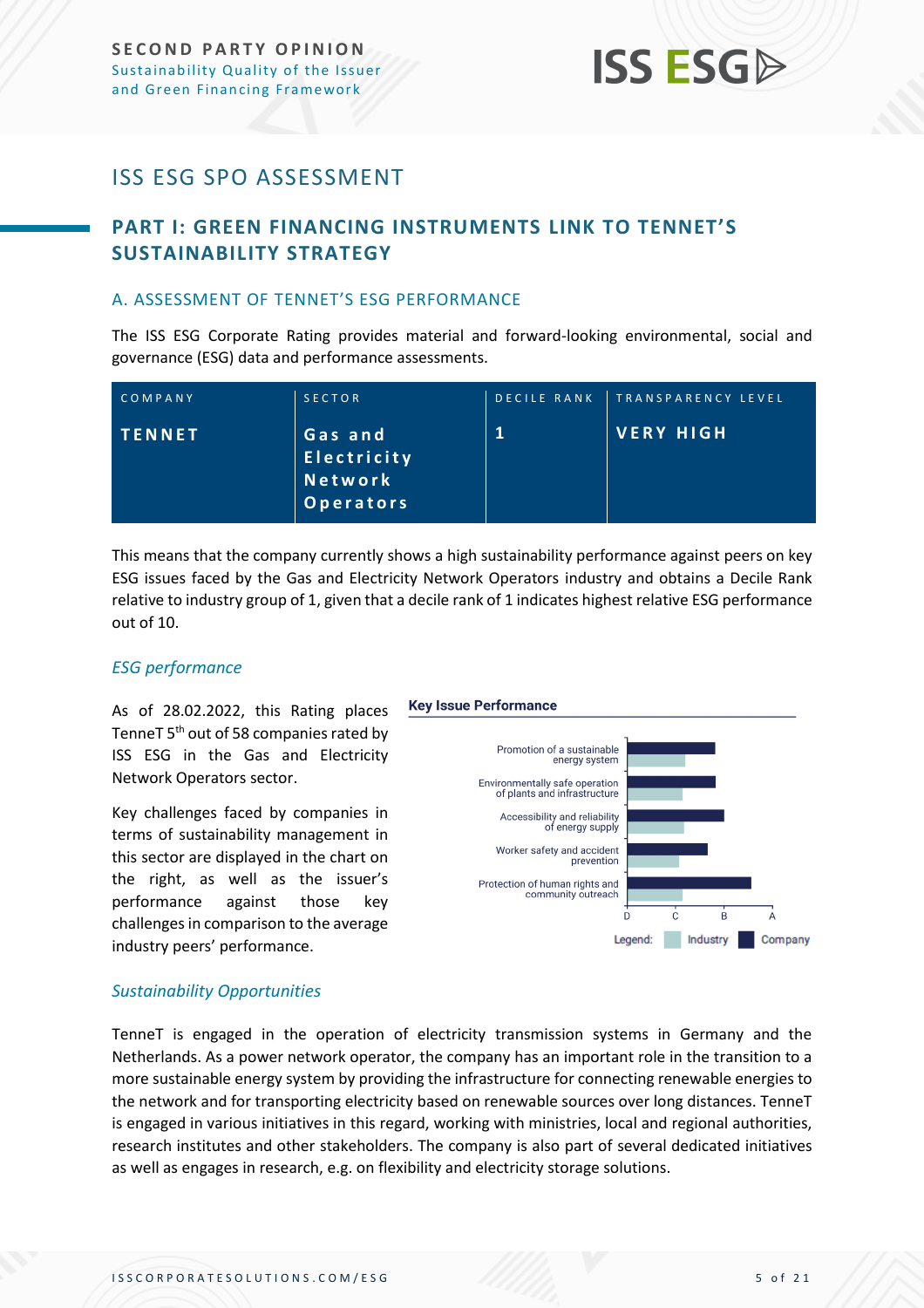## **ISS ESG**

#### *Sustainability Risks*

For an electricity network operator, the main social issues include ensuring reliable electricity transmission and system stability and protecting the health and safety of employees and contractors. TenneT has taken appropriate measures to ensure network reliability, applying a control system, a risk management system and implementing audits. The average interruption time for the network was at a comparatively low value in 2021. TenneT has also established group-wide health and safety management systems, and while the accident rate is at a common industry level, it has increased in recent years, and some fatal accidents occurred among contractors, which may point to some deficiencies. On the environmental side, key issues include the reduction of greenhouse gas emissions (SF6 leakages and indirect emissions through transmission losses), and the possible biodiversity impacts of its transmission network. With regard to its climate strategy, the company has set sciencebased targets in line with the emission reductions required to limit the global temperature increase to 1.5°C compared to pre-industrial levels. TenneT takes various measures to reduce the negative environmental impacts of the transmission system, for example with regard to the protection of birds.

#### *Governance opinion*

TenneT's governance structure is designed to facilitate an effective supervision of the executive management team, with the chair of the Supervisory Board, Mr. Ab van der Touw, as well as all the other Supervisory Board members, being independent In addition, the company has established completely independent audit, nomination and remuneration committees. (all governance data as at December 31, 2021). The company discloses its remuneration policy for executives, including longterm components, which could incentivize sustainable value creation.

An independent sustainability committee is not in place. However, sustainability performance objectives are, to some extent, integrated into the variable remuneration of the members of the executive management team. TenneT has established a code of ethics covering issues such as corruption, conflicts of interest, insider dealings and gifts and entertainment in varying degrees of detail. The code of ethics is available in local languages and distributed to all employees, and the company conducts risk assessments and compliance trainings. An anonymous and confidential hotline is available for employees and external stakeholders, and whistleblower protection is ensured.

#### *Sustainability impact of products and services portfolio*

Using a proprietary methodology, ISS ESG assessed the contribution of TenneT's current products and services portfolio to the Sustainable Development Goals defined by the United Nations (UN SDGs). This analysis is limited to the evaluation of final product characteristics and does not include practices along TenneT's production process.

As TenneT's only business is to construct and operate grids in Germany and Netherlands in which electricity is flowing generated from various sources including fossil fuels (natural gas, coal, lignite, oil), renewable sources (wind, solar, biomass, geothermal) and nuclear energy. As the contribution to and obstruction from the energy transmitted varies depending on its sources, ISS ESG concluding that TenneT's overall business has no impact on sustainability objectives. In section III of this report, ISS ESG has assessed the Use of Proceeds categories to be financed under the Green Financing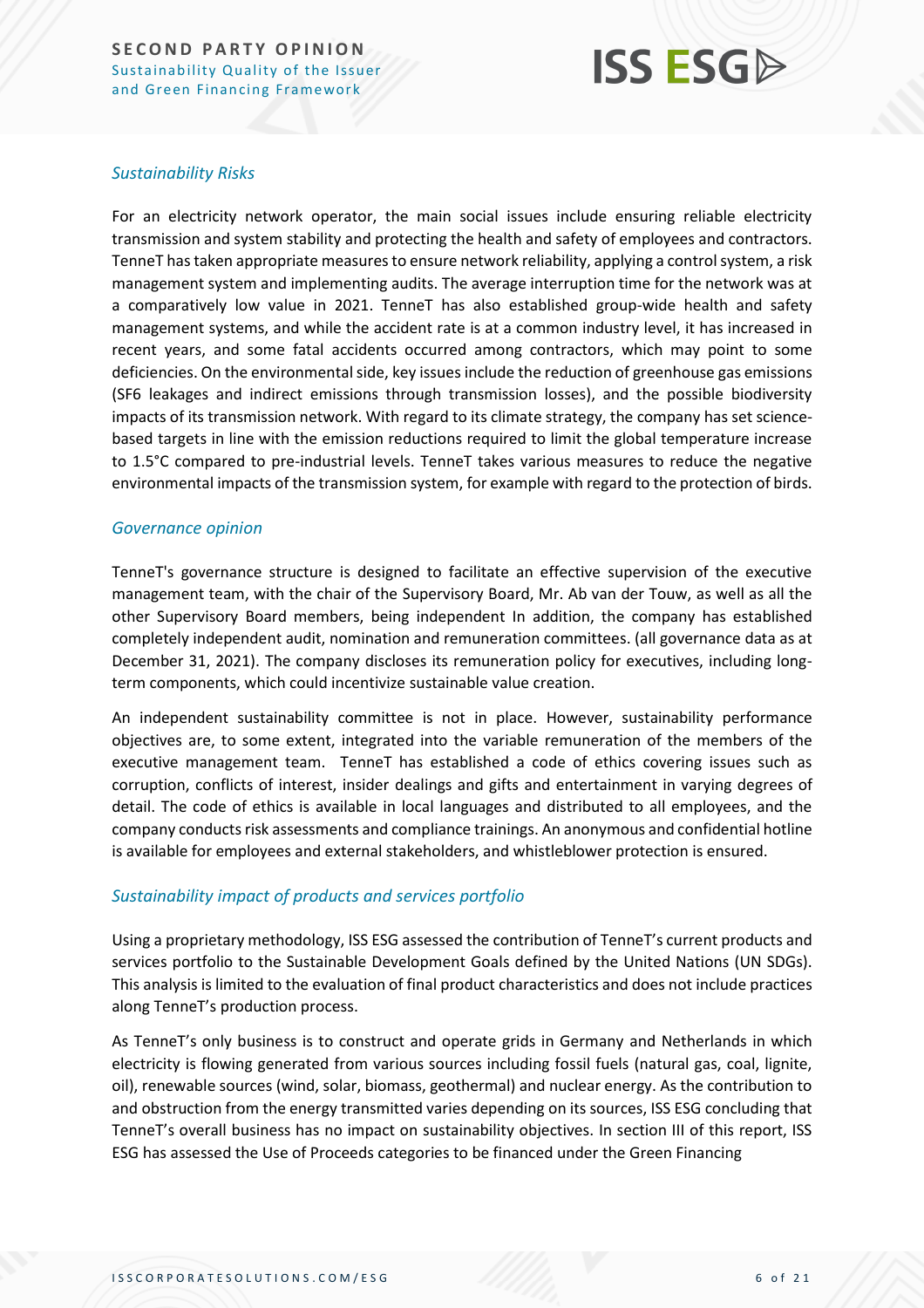#### *Breaches of international norms and ESG controversies*

As of 1<sup>st</sup> March 2022, the company is not facing any severe controversy according to ISS ESG.

#### <span id="page-6-0"></span>B. CONSISTENCY OF GREEN FINANCING INSTRUMENTS WITH TENNET'S SUSTAINABILITY STRATEGY

#### *Key sustainability objectives and priorities defined by the issuer*

TenneT recognizes that transporting electricity and maintaining the security of electricity supply in a responsible manner are critically important for a modern, well-functioning society. It strives to make choices that benefit people and the planet, at the same time as generating an adequate return for its capital providers. In doing so, TenneT does not only aim to fulfil its company's role, but also its responsibilities to its stakeholders and help to fulfil national and international agreements and goals, such as the UN SDGs.

TenneT defined its ambitions and targets in a Corporate Social Responsibility ambition plan for 2025, which strives to enhance the energy transition in a sustainable manner, with the willingness to lead the way as green grid operator.

| <b>TOPIC</b>  | <b>AMBITION AREA</b>                                                                                                                                                                  | <b>DESCRIPTION</b>                                                                                                                        |
|---------------|---------------------------------------------------------------------------------------------------------------------------------------------------------------------------------------|-------------------------------------------------------------------------------------------------------------------------------------------|
|               | Society                                                                                                                                                                               | Addressing stakeholders' concerns by committing to values such as being<br>responsible, engaged and connected                             |
| People        | Diversity                                                                                                                                                                             | Diversity is a key contribution to the company's success as high-<br>performance organization                                             |
|               | Safety                                                                                                                                                                                | Top priority in every activity undertaken by the company                                                                                  |
|               | Circular                                                                                                                                                                              | Minimizing use of scarce materials, reusing materials and reducing waste<br>across operations                                             |
| <b>Planet</b> | Climate                                                                                                                                                                               | Recognize responsibility towards climate impact of operations and strive<br>to reduce its impact by achieving climate neutrality by 2025. |
|               | Nature                                                                                                                                                                                | Recognize responsibility towards natural capital impact of operations and<br>strive to reduce its impact while improving local ecosystems |
| <b>Profit</b> | Profitability and return on capital are important to remain attractive for<br>Profitability<br>capital providers in order to finance the company's business and<br>anticipated growth |                                                                                                                                           |

TenneT has identified seven key areas where it can have an impact. For most sustainability priorities defined, the issuer also set quantified targets to be achieved towards 2025<sup>3</sup>.

#### *Rationale for issuance*

The issuer recognizes its role in avoiding  $CO<sub>2</sub>$  emissions to reach its Science-Based Target for committed near-term in helping keep the global average temperature to 1.5°C and Net-zero in long term. TenneT states being an important player in realizing decarbonization of the electricity sector and in making sure that electricity is delivered to society at all times.

<sup>&</sup>lt;sup>3</sup> TenneT is reporting on an annual basis of its performance against its Corporate Social Responsibility in it[s annual report.](file:///C:/Users/durrmar/AppData/Local/Microsoft/Windows/INetCache/Content.Outlook/RB1OHAOU/annual%20report)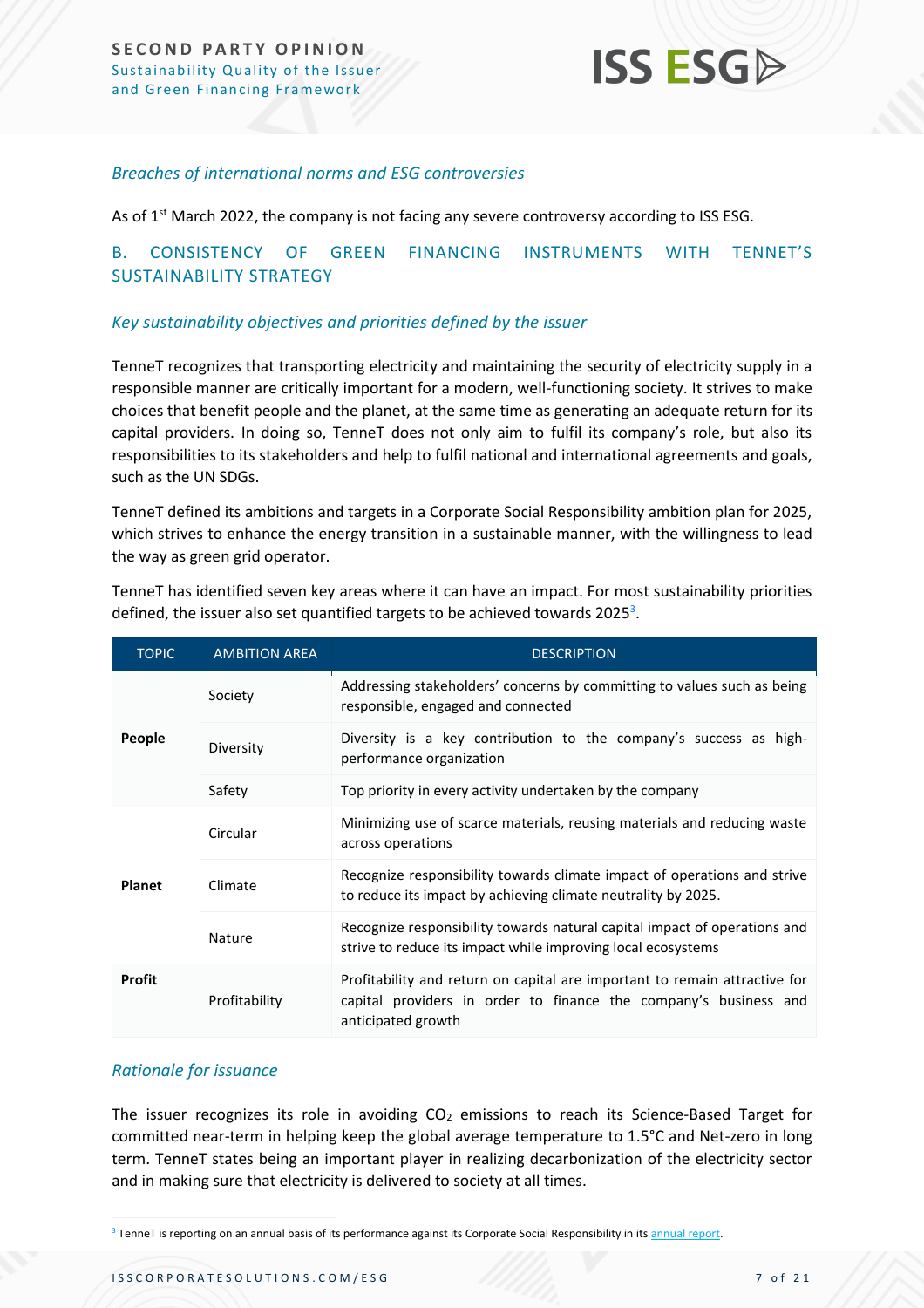

According to the issuer, green financing aligns with this important role, as the company's work contributes towards national and international climate goals, in particular its home markets in the Netherlands and Germany.

Since 2015 TenneT issued green financing instruments and its Green Financing Framework includes TenneT onshore and offshore activities. The company explains in its Green Financing Framework that this is logical considering that these activities are required to bring the energy transition to the next level.

TenneT's Green Financing Framework serves as a structure for verifying the sustainability quality – i.e. the social and environmental added value – of the projects to be financed through its Green Financing Instruments.

#### *Contribution of Use of Proceeds categories to sustainability objectives and priorities*

ISS ESG mapped the Use of Proceeds categories financed under this Green Financing Instruments with the sustainability objectives defined by the issuer, and with the key ESG industry challenges as defined in the ISS ESG Corporate Rating methodology for the Gas and Electricity Network Operators industry. Key ESG industry challenges are key issues that are highly relevant for a respective industry to tackle when it comes to sustainability, e.g. climate change and energy efficiency in the buildings sector. From this mapping, ISS ESG derived a level of contribution to the strategy of each Use of Proceeds categories.

| USE OF PROCEEDS CATEGORY                                                                                                                                                             | <b>SUSTAINABILITY</b><br><b>OBJECTIVES</b><br><b>FOR THE ISSUER</b> | <b>KEY ESG</b><br><b>INDUSTRY</b><br><b>CHALLENGES</b> | <b>CONTRIBUTION</b>                     |
|--------------------------------------------------------------------------------------------------------------------------------------------------------------------------------------|---------------------------------------------------------------------|--------------------------------------------------------|-----------------------------------------|
| Transmission infrastructure or equipment in<br>an electricity system that transports at least<br>50% of renewable electricity                                                        |                                                                     |                                                        | Contribution to a<br>material objective |
| Construction/installation and operation of<br>equipment and infrastructure where the<br>main objective is an increase of the<br>transmission of renewable electricity<br>generation. |                                                                     |                                                        | Contribution to a<br>material objective |
| Construction and operation of<br>interconnectors between transmission<br>systems                                                                                                     |                                                                     |                                                        | Contribution to a<br>material objective |

**Opinion:** *ISS ESG finds that the Use of Proceeds categories are consistent with the issuer's sustainability strategy and material ESG topics for the issuer's industry. The rationale for issuing Green Financing Instruments is clearly described by the issuer.*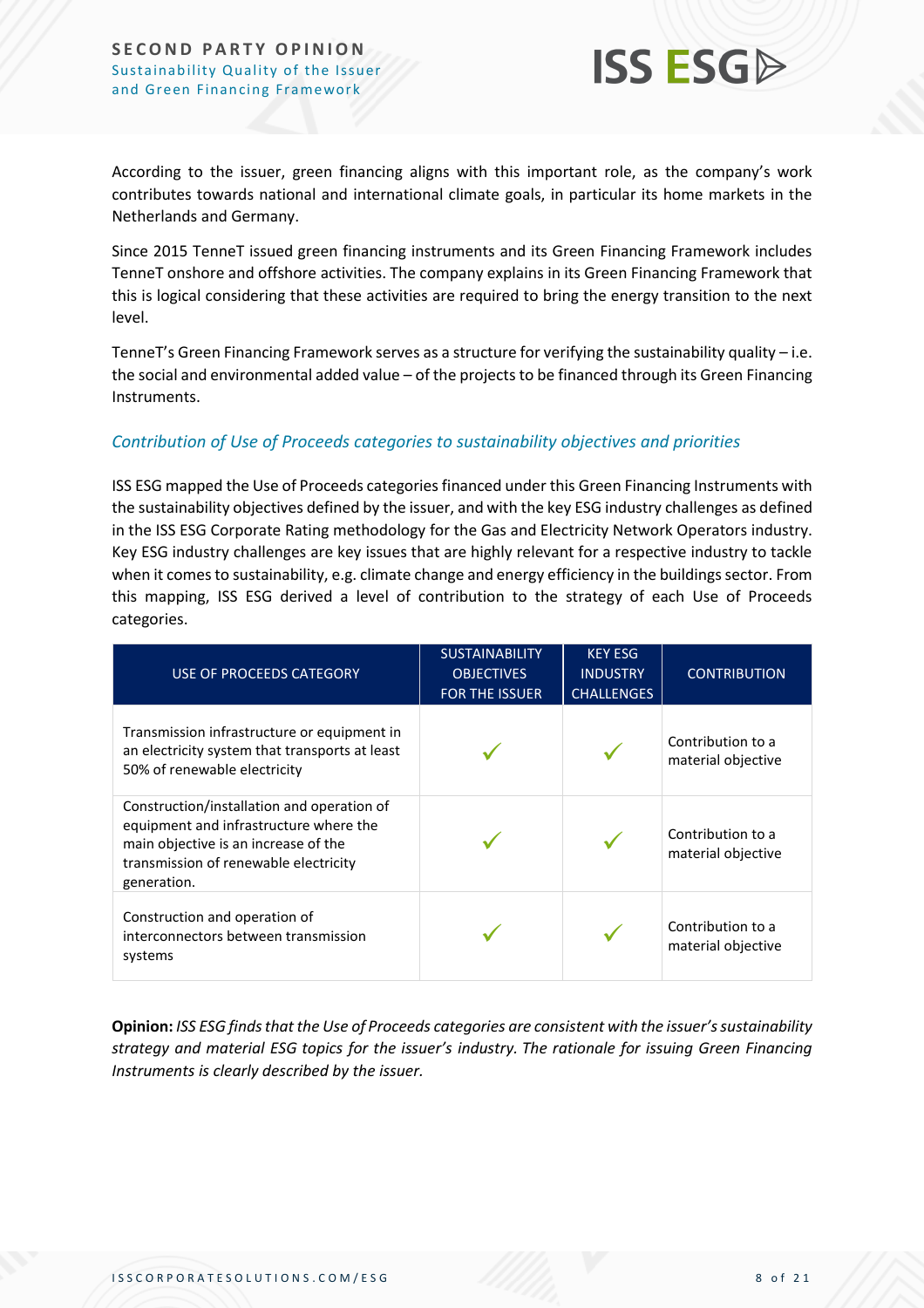### <span id="page-8-0"></span>**PART II: ALIGNMENT WITH GREEN BOND PRINCIPLES AND GREEN LOAN PRINCIPLES**

#### **1. Use of Proceeds**

#### **FROM ISSUER'S FRAMEWORK**

The net proceeds of Green Financing Instruments will be exclusively used to finance and/or refinance eligible projects ("Eligible Green Projects"), in the eligible categories, together forming the "Green Project Portfolio". In this updated Green Financing Framework, TenneT aligns the definition of the Eligible Green Projects with the current definitions of the EU Taxonomy (technical screening) criteria.

Since TenneT wants to ensure that expenditures related to the grid are fairly contributing to decarbonization of the energy world, the "Electricity Network" expenditures will only be considered as an Eligible Green Activity when the grid is transporting more than 50% of renewable electricity<sup>4</sup> within the country of operations (in 2020 26% of the electricity in the Netherlands was generated by renewable sources, 44% of the electricity in Germany was generated by renewable sources).

Individual projects based on the green activities "Connection services" or "Interconnectors" within the Green Project Portfolio will use CAPEX<sup>5</sup> as finance classification. The table below shows this by providing a summary of the eligibility criteria for the Green Project Portfolio as well as its contribution to the UN SDGs and alignment with the EU Environmental Objectives.

| <b>GREEN</b><br><b>ACTIVITIES (EU</b><br>$TSC 4.9 -$<br><b>TRANSMISSION</b><br><b>AND</b><br><b>DISTRIBUTION</b><br><b>OF ELECTRICITY)</b> | <b>ELIGIBLE GREEN ASSETS AND CAPITAL</b><br><b>EXPENDITURES AND RELATED ELIGIBILITY</b><br><b>CRITERIA</b>                                                                                                                                                                                                                                                                                                                                                              | <b>REFERENCE</b><br><b>FINANCIAL</b><br><b>LINE</b> | ICMA/LMA<br><b>GBP</b> |
|--------------------------------------------------------------------------------------------------------------------------------------------|-------------------------------------------------------------------------------------------------------------------------------------------------------------------------------------------------------------------------------------------------------------------------------------------------------------------------------------------------------------------------------------------------------------------------------------------------------------------------|-----------------------------------------------------|------------------------|
| <b>Electricity</b><br>network<br>(Operation of the<br>grid)                                                                                | Transmission infrastructure or equipment in an<br>electricity system in a country that transports<br>at least 50% of renewable electricity (in 2020<br>26% of the electricity in NL was generated by<br>renewable sources, 44% of the electricity in<br>Germany was generated by renewable<br>sources) and complies with at least one of the<br>following criteria:<br>a) the system is the interconnected European<br>system, i.e. the interconnected control areas of | Asset Value                                         | Renewable<br>Energy    |

<sup>4</sup> In accordance with the Guarantees of Origin that show proof of green electricity production (which is based on an EU Directive), TenneT defines "renewable electricity" as electricity from renewable non-fossil sources, namely wind, water, sun, biomass, solar thermal and geothermal.

<sup>5</sup> TenneT will use a three calendar year capex look-back period for new issuances in 2022 and thereafter.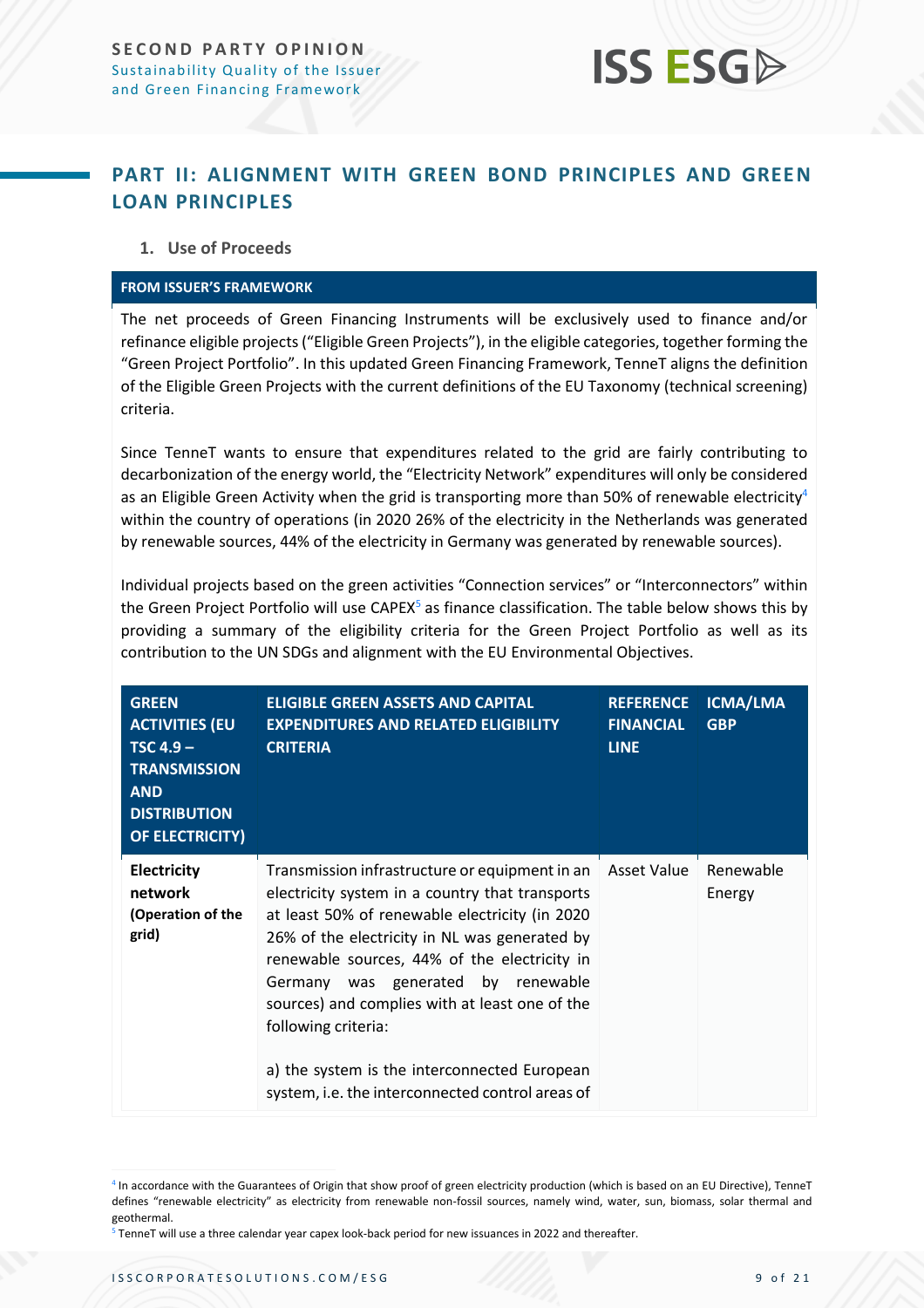

|                                                                                                                                        | Member States, Norway, Switzerland and the<br>United Kingdom, and its subordinated systems;                                                                                                                                                                                                                                                                                                           |       |                     |
|----------------------------------------------------------------------------------------------------------------------------------------|-------------------------------------------------------------------------------------------------------------------------------------------------------------------------------------------------------------------------------------------------------------------------------------------------------------------------------------------------------------------------------------------------------|-------|---------------------|
|                                                                                                                                        | b) more than 67% of newly enabled generation<br>capacity in the system is below the generation<br>threshold value of 100 gCO2e/kWh measured<br>on a life cycle basis in accordance with<br>electricity generation criteria, over a rolling<br>five-year period;                                                                                                                                       |       |                     |
|                                                                                                                                        | c) the average system grid emissions factor,<br>calculated as the total annual emissions from<br>power generation connected to the system,<br>divided by the total annual net electricity<br>production in that system, is below the<br>threshold value of 100 gCO2e/kWh measured<br>on a life cycle basis in accordance with<br>electricity generation criteria, over a rolling<br>five-year period. |       |                     |
|                                                                                                                                        | Infrastructure dedicated to creating a direct<br>connection or expanding an existing direct<br>connection between a substation or network<br>and a power production plant that is more<br>greenhouse<br>intensive<br>than<br>100<br>gas<br>gCO2e/kWh measured on a life cycle basis is<br>not compliant                                                                                               |       |                     |
| <b>Connection</b><br>services<br>(Investment<br>program to<br>make the grid<br>ready for the<br>zero CO <sub>2</sub><br>economy)       | Construction/installation and operation of<br>equipment and infrastructure where the main<br>objective is an increase of the transmission of<br>renewable electricity generation.                                                                                                                                                                                                                     | Capex | Renewable<br>Energy |
| Interconnectors<br>(Interconnection<br>with the<br><b>European grid to</b><br>secure supply<br>and serve the<br>electricity<br>market) | Construction and operation of<br>interconnectors between transmission<br>systems, provided that one of the systems is<br>compliant under the EU Taxonomy                                                                                                                                                                                                                                              | Capex | Renewable<br>Energy |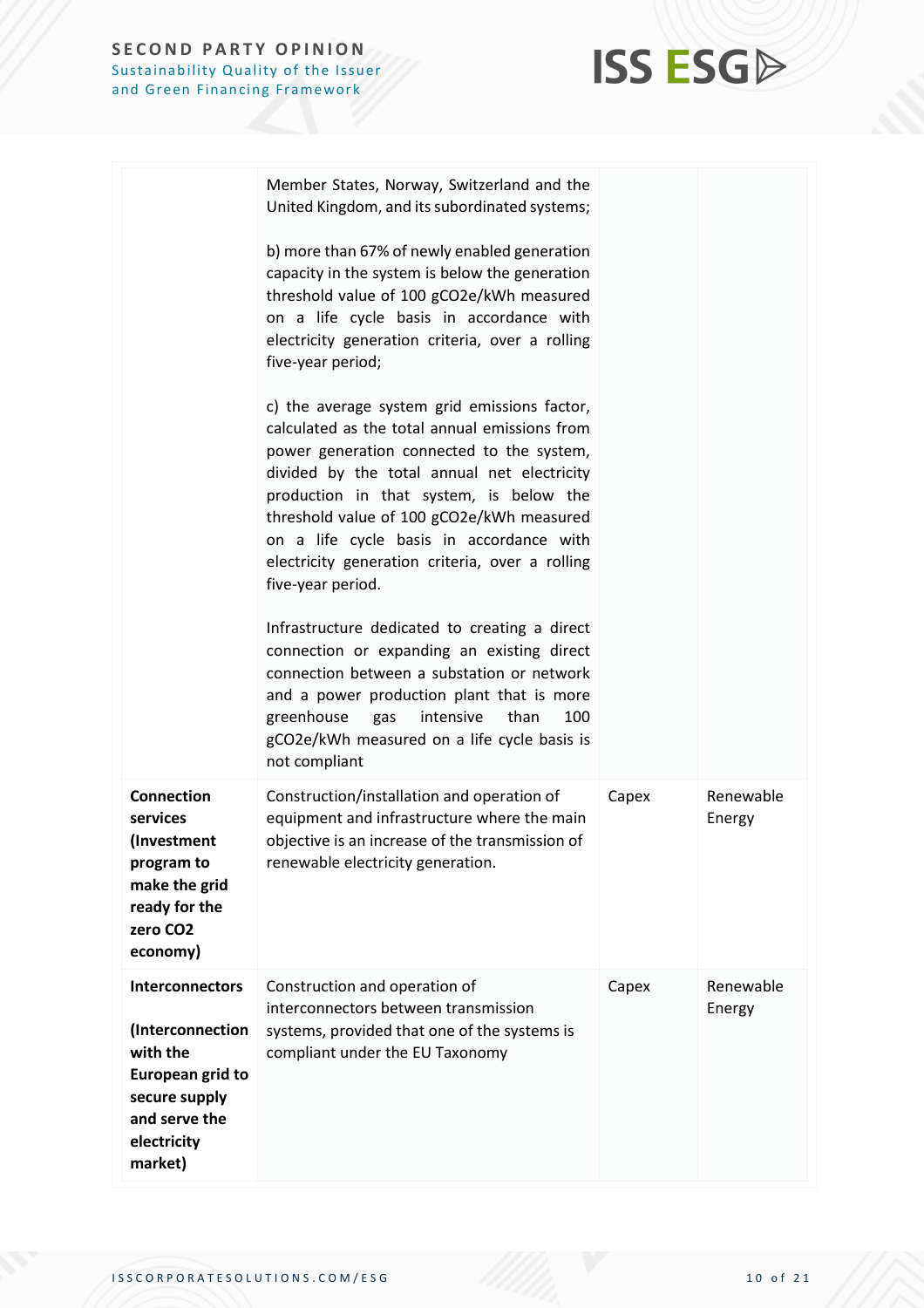

The projects financed through this Green Financing Framework can be viewed on TenneT's website. TenneT include several different investments in the Netherlands and Germany, such as:

Electricity network ('Operation of the grid')

• Construction and maintenance of all its (existing) assets offshore & onshore, like offshore platforms, cables, onshore stations, lines and pylons that are part of its transmission system.

Connection services (TenneT's investment program to make its grid ready for the zero CO2economy)

- Offshore platforms, offshore and onshore cables and land stations
- Onshore cables, lines, pylons and substations.

Interconnectors (TenneT's interconnection with the European grid to secure supply and serve the electricity market)

- Onshore and offshore cables
- Onshore lines and pylons
- Onshore (HVDC) land stations.

*Opinion: ISS ESG considers the Use of Proceeds description provided by TenneT's Green Financing Framework as aligned with the Green Bond Principles and Green Loan Principles. Investments in or expenditures related to activities that the issuer carries out are reflected in the Use of Proceeds categories of TenneT's Framework. The issuer provides a qualitative analysis of the environmental contribution of the project category, in line with best market practice.*

#### **2. Process for Project Evaluation and Selection**

#### **FROM ISSUER'S FRAMEWORK**

The quantitative contribution of the project categories is described in section 'impact indicators'.

Evaluation of the Green Projects against Eligibility criteria

• The assessment will be internally verified and approved by the Director Business Guidance and Associate Director Strategy & Partnerships.

• The Director Business Guidance is responsible for the financing of TenneT Holding B.V. and reports directly to the CFO. The Associate Director Strategy & Partnerships is responsible for the execution of the CSR ambition and reports to the CEO.

• The Head of Strategy and the Head of Treasury submit the selection of a new project, supported by information from the operations, offshore and onshore projects departments. The decision to add a project is based on the Green Financing Framework. The verification process could be adjusted due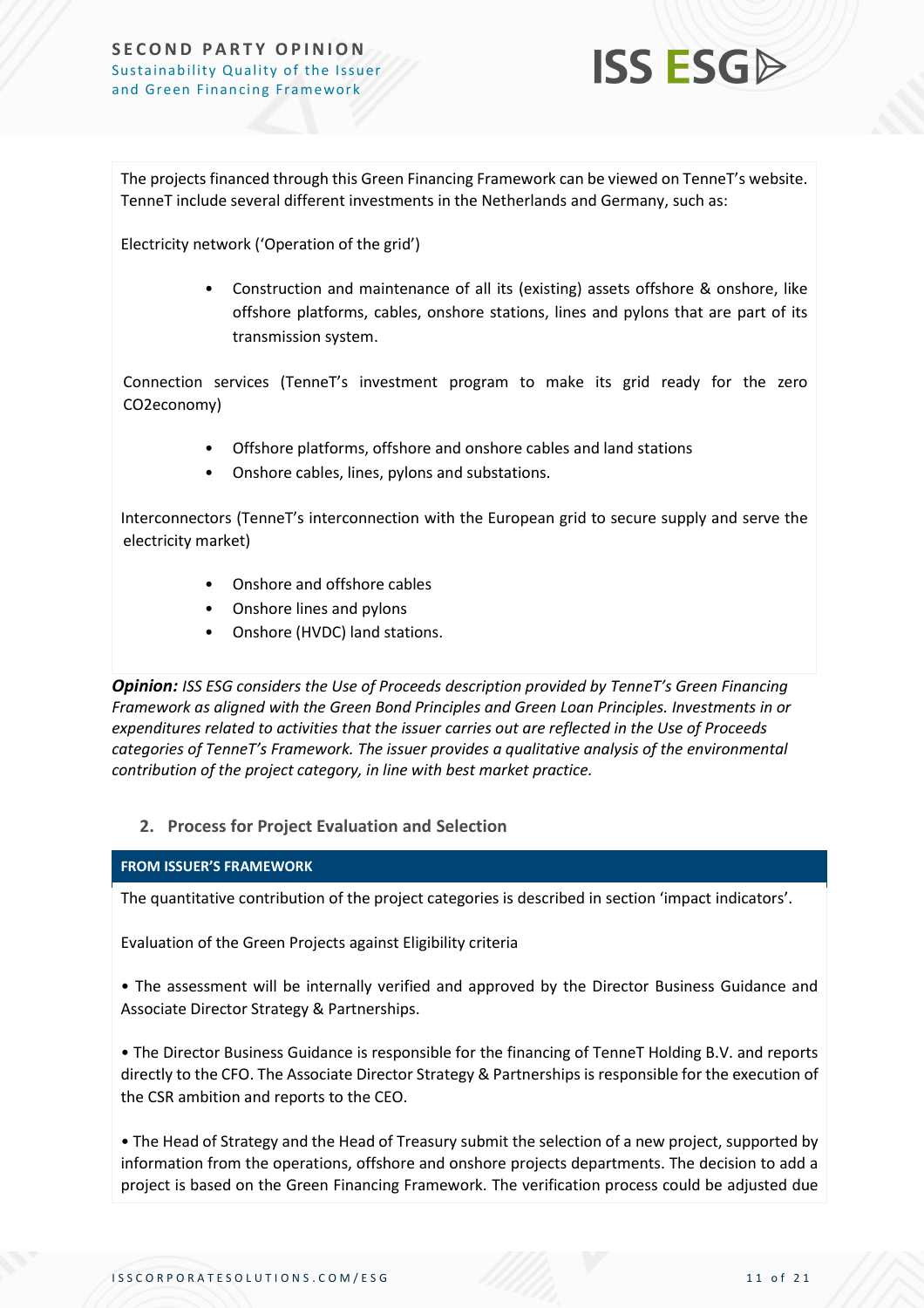

to organizational changes within TenneT. However, TenneT is committed to continue with including senior management in their internal verification process.

Identified sustainability risks and benefits of the Green Project categories. It goes without saying that in any activity that TenneT pursue its work according to social and environmental laws. In addition TenneT states that its committed to the UN Global Compact Principles since 2015. The human rights principles (Principles 1 and 2) of the UN Global Compact are derived from the Universal Declaration of Human Rights. Principles 3, 4, 5 and 6 are championed by the International Labour Organization (ILO).

As per the minimum social safeguards of the EU Taxonomy, activities will also be undertaken with alignment to the OECD Guidelines for Multinational Enterprises and the UN Guiding Principles on Business and Human Rights, including the principles and rights set out in the eight fundamental conventions identified in the Declaration of the ILO on Fundamental Principles and Rights at Work and the International Bill of Human Rights.

Furthermore, TenneT will take into account all possible sustainable impacts (risks & opportunities) linked to the project categories. In the issuer's mitigation actions with respect to the identified risks, TenneT aimsto incorporate the "Do No Significant Harm" principle to avoid carrying out activities that make a significant harm to any of the six environmental objectives set out in the EU Environmental Objectives.

| <b>IMPACT AREA</b> | <b>DESCRIPTION</b>                                                                                                                                                                                                                     |
|--------------------|----------------------------------------------------------------------------------------------------------------------------------------------------------------------------------------------------------------------------------------|
| <b>Society</b>     | TenneT address its stakeholders' concerns by living up to its values, i.e. being<br>responsible, engaged and connected. Community dialogue with affected public<br>and private parties is essential in realizing its projects.         |
| Safety             | In its projects and activities safety is its number one priority in every activity that<br>undertake. Health and safety standards, especially for contractors and<br>subcontractors are crucial aspects to live up to this.            |
| Supply chain       | Supply chain standards with respect to labor rights and working conditions are<br>highly important, since many of the components are produced all around the<br>world. Commitment of its suppliers on these requirements is essential. |

People impact

Sustainability criteria and indicators for use of proceeds

TenneT has impact on the following SDGs and integrate the described indicators as part of its project evaluation and selection process to help TenneT to identify suitable projects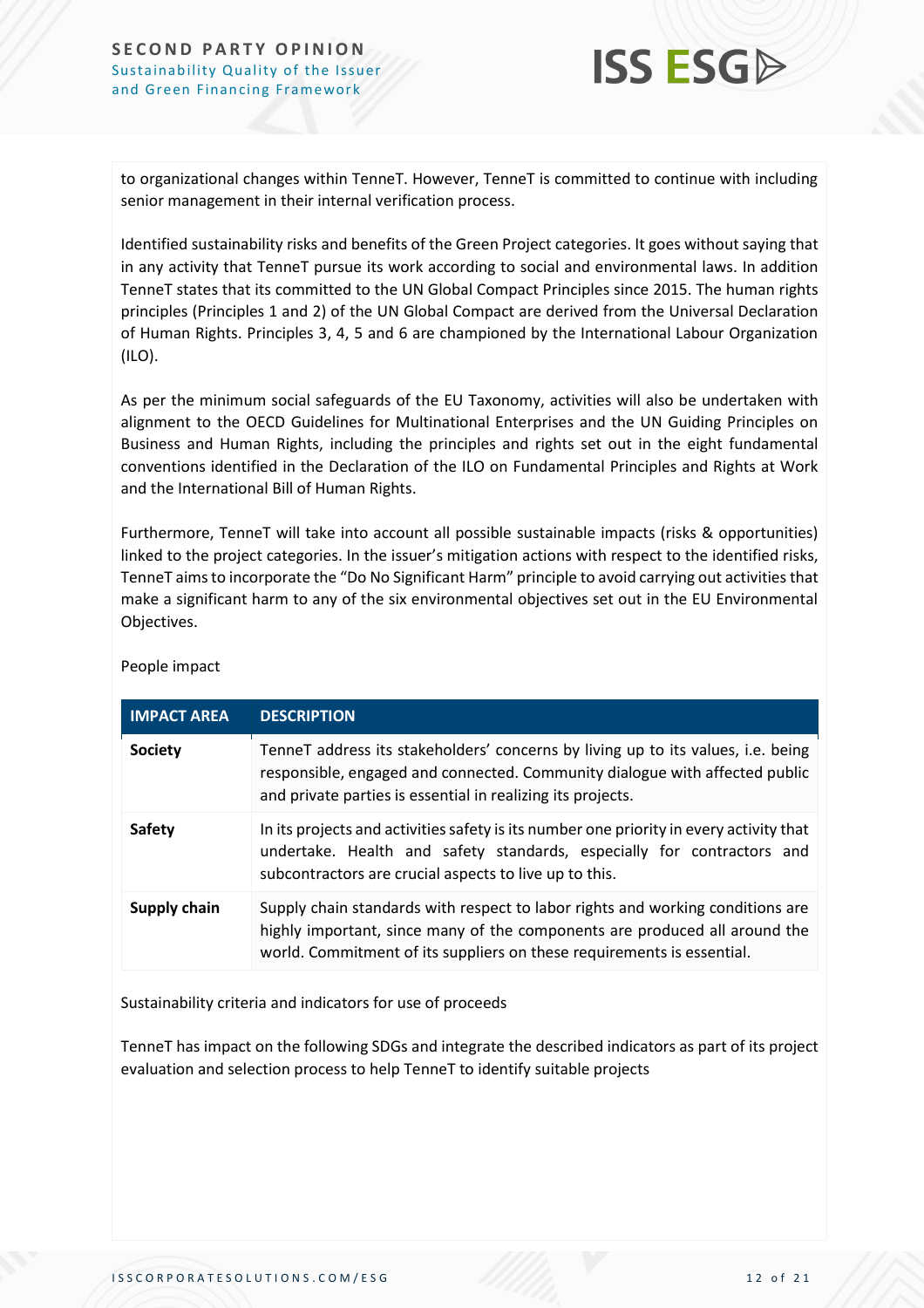

#### Planet impact

| <b>IMPACT AREA</b> | <b>DESCRIPTION</b>                                                                 |
|--------------------|------------------------------------------------------------------------------------|
| <b>Circular</b>    | Use copper, steel, aluminum and many more materials to expand its grid. This       |
|                    | has impact on raw material use and generates a waste stream that has               |
|                    | significant impact from a circularity perspective.                                 |
| Climate            | Climate impact of operations is the issuer responsibility and its strive to reduce |
|                    | the impact focusing on grid losses, energy use, SF6 losses and mobility.           |
| <b>Nature</b>      | TenneT commitment to nature is to take its responsibility to avoid, minimise       |
|                    | the impact and protect and improve local nature. While planning, constructing      |
|                    | and operating its assets is has unavoidable impact, but also has the unique        |
|                    | opportunity to make a positive contribution.                                       |

In addition, risks can be associated with project-related controversies, which will be transparently reported. In order to make sure that the related people and planet impact linked to potential projects are identified and the opportunities clearly fostered, a list of sustainability criteria has been established for the project categories.

| <b>ASPECT</b>     | <b>INDICATORS</b>                                                               |  |
|-------------------|---------------------------------------------------------------------------------|--|
| Society           | I. Community dialogue is conducted as an integrated part of the planning        |  |
| Community         | process and during operation                                                    |  |
| dialogue          |                                                                                 |  |
| Safety Working    | I. The company itself as well as its contractors apply high labour and safety   |  |
| conditions during | standards during construction and maintenance work.                             |  |
| construction and  |                                                                                 |  |
| maintenance       | II. Number of fatal accidents and annual accident rate related to construction  |  |
| work              | and maintenance work (own employees and contractors).                           |  |
| Supply chain      | I. Suppliers comply with high standards regarding labour rights and working     |  |
| Social standards  | conditions.                                                                     |  |
| in the supply     |                                                                                 |  |
| chain             |                                                                                 |  |
| Circular          | I. Robust decommissioning process and rehabilitation of construction sites is   |  |
| Decommissioning   | conducted.                                                                      |  |
| and recycling of  |                                                                                 |  |
| cables,<br>lines, | II. Environmental impacts at end-of-life (after at least 20 years of operation) |  |
| onshore<br>and    | will be minimized                                                               |  |
| offshore stations |                                                                                 |  |
| Climate           | I. Reducing energy use is taken into account in the design phase.               |  |
| Operational       |                                                                                 |  |
| climate impact    | II. High standards regarding reducing SF6-leakage are applied.                  |  |
| Nature aspects in | I. High environmental standards and requirements (environmental impact          |  |
| planning,         | assessment, biodiversity assessment, research on impacts on maritime            |  |
| construction and  | fauna).                                                                         |  |
| operation of      |                                                                                 |  |
| cables, lines,    |                                                                                 |  |
| onshore and       |                                                                                 |  |
| offshore stations |                                                                                 |  |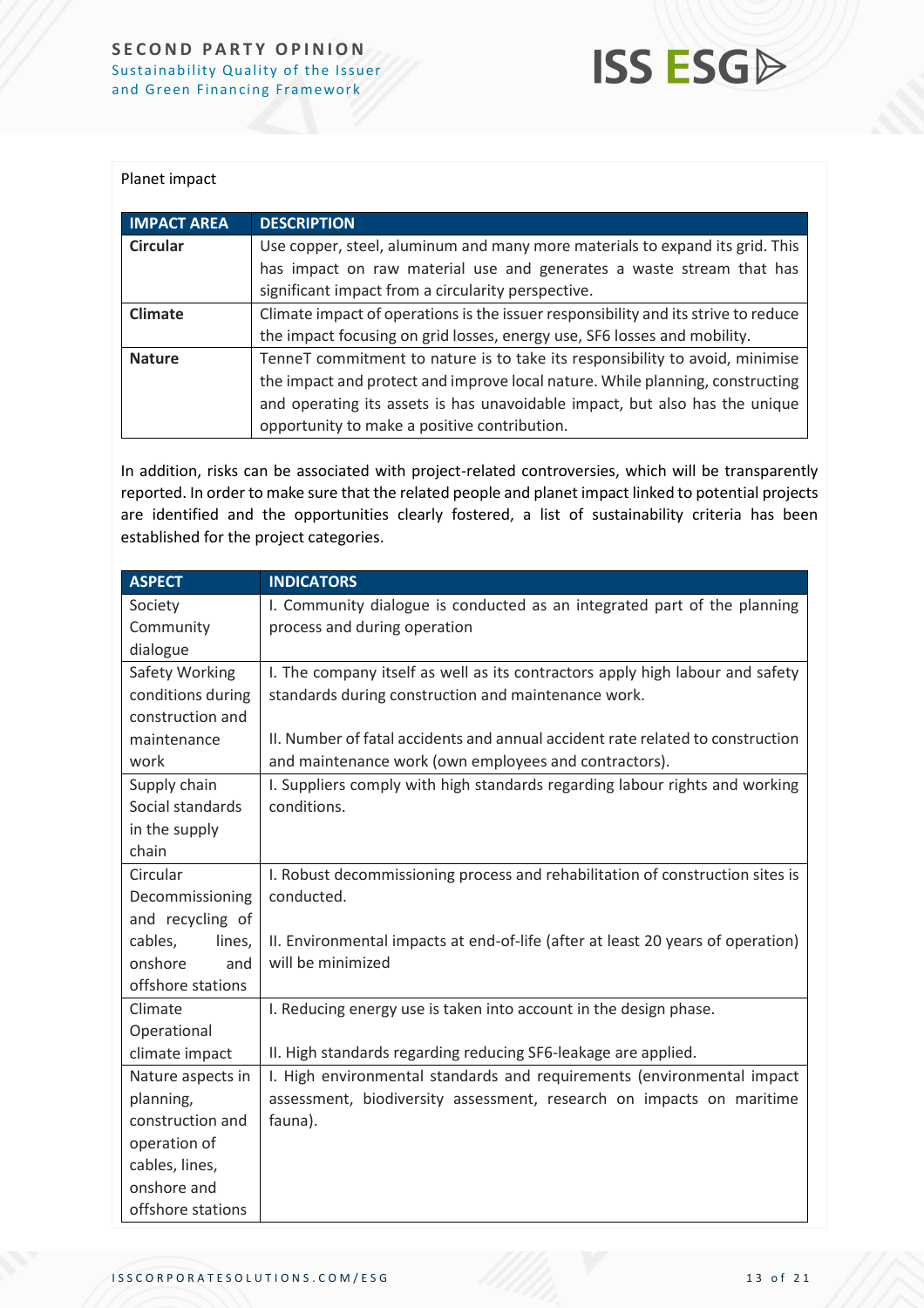

| II. In biodiversity hotspots for which alternative route planning has been<br>considered and/ or route planning has been optimized in consultation with<br>experts. |
|---------------------------------------------------------------------------------------------------------------------------------------------------------------------|
| III. High environmental standards during construction works (noise<br>mitigation, avoidance of pile driving, minimization of discharges to ocean).                  |
| IV. Number of environmental incidents related to construction and<br>maintenance work.                                                                              |

*Opinion: ISS ESG considers the Process for Project Evaluation and Selection description provided by TenneT's Green Financing Framework as aligned with the Green Bond Principles and Green Loan principles. The issuer involves various relevant stakeholders in this process, clearly defines responsibilities in the process for project evaluation and selection and is transparent about it and identified a number of other social and environmental risks from the project, in line with best market practice.* 

#### **3. Management of Proceeds**

#### FROM ISSUER'S FRAMEWORK

TenneT allocates the proceeds from the Green Financing Instruments to the Green Project Portfolio, selected in accordance with the use of proceeds criteria and evaluation and selection process presented above. Tracking will be facilitated through the portfolio approach.

TenneT strives to maintain a level of allocation for the Green Project Portfolio which, after adjustments for intervening circumstances including, but not limited to, sales and repayments, matches or exceeds the balance of net proceeds from its outstanding Green Financing Instruments. Additional Eligible Green Projects will be added to TenneT's Green Project Portfolio to the extent required to ensure that the net proceeds from the outstanding Green Financing Instruments will be allocated to Eligible Green Projects.

To be transparent on the financing/refinancing ratio of the portfolio, the yearly capex spend of the total portfolio will be reported, TenneT will use a third-party to verify the internal tracking and the allocation of proceeds to Eligible Green Projects .

Whilst any Green Financing Instrument net proceeds remain unallocated, TenneT will hold and/or invest, at its own discretion, in its treasury liquidity portfolio, in cash or other short term and liquid instruments, the balance of net proceeds not yet allocated to the Green Project Portfolio.

*Opinion: ISS ESG finds that Management of Proceeds proposed by TenneT's Green Financing Framework is well aligned with the Green Bond Principles and Green Loan Principles.*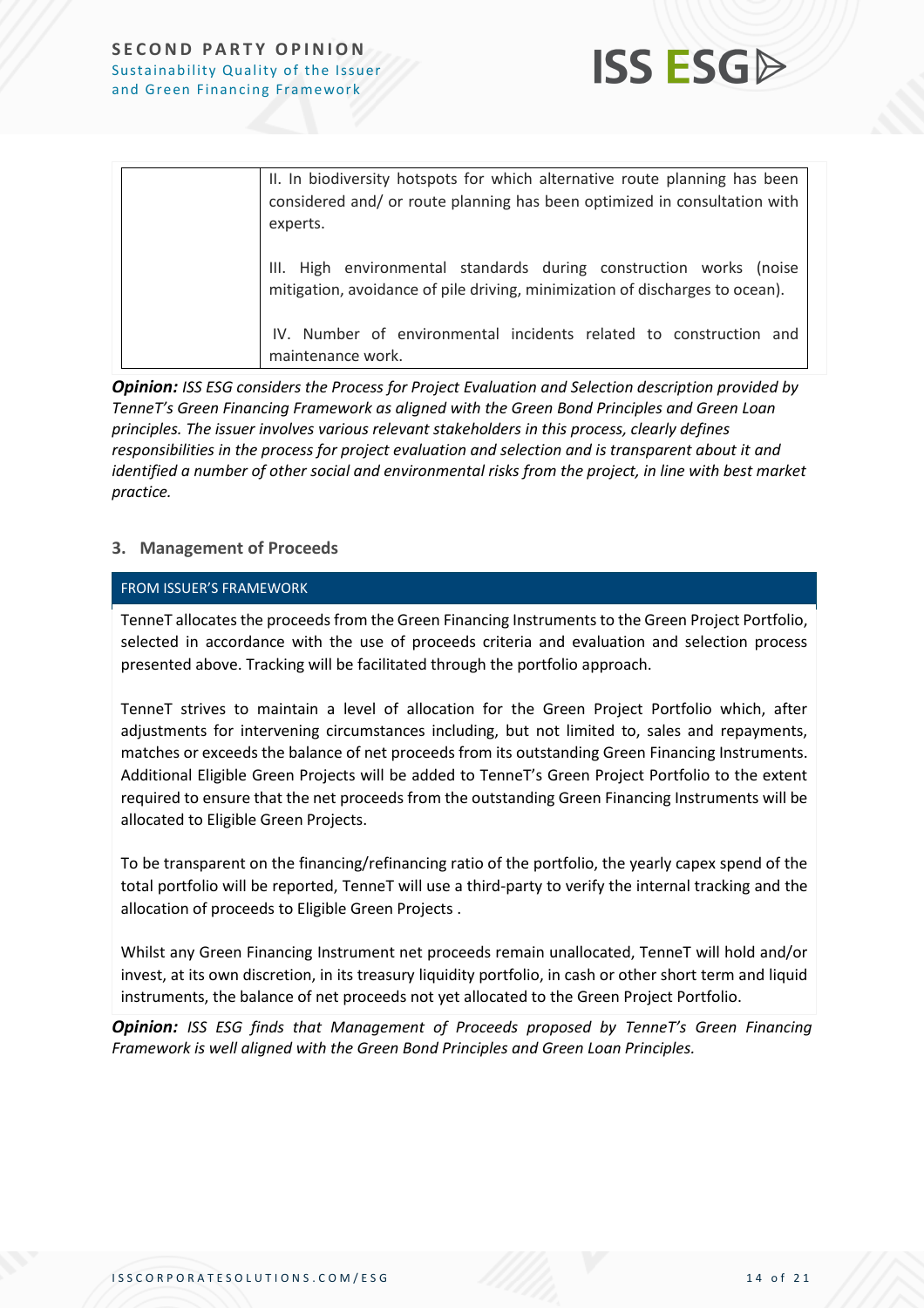#### **4. Reporting**

#### FROM ISSUER'S FRAMEWORK

TenneT committed to an annual reporting towards its Green investors, published together with its annual report. The report can be found online<sup>6</sup>. This reporting will comprise the following information:

- 1. The allocation of proceeds to the projects included in the project portfolio, including the type, sector, environmental objective for the project according to the EU taxonomy, the technical screening criteria applied, and the amount and the percentage of proceeds allocated to projects financed after bond issuance and projects financed before bond issuance
- 2. Yearly capex spend of the total portfolio
- 3. The advancement of the projects in the building phase
- 4. Environmental impact indicators
	- a. Expected total number of households that would be able to switch to 100% renewable energy (based on the yearly average electricity consumption of one German/Dutch household and the actual transported amount of renewable electricity).
	- b. Expected potential avoidance of CO2-emissions per year (based on actual transported amount of renewable electricity, compared to the average carbon impact of the grid in Germany/the Netherlands).
- 5. Operational environmental and social indicators
	- a. Society;
		- i. Average interruption time
		- ii. ii. Number of stakeholder dialogues
	- b. Safety
		- i. Project related safety performance
	- c. Supply chain;
		- i. Commitment with supplier code of conduct
	- d. Circularity;
		- i. Project related waste figures (for projects were waste data is administered)
	- e. Climate;
		- i. Grid losses (for offshore connections)
		- ii. Energy consumption
		- iii. SF6 losses
	- f. Nature
		- i. Oil leakages and environmental incidents
		- ii. ii. Positive nature measures (qualitative)
- 6. Significant controversies

TenneT aligns, on a best effort basis, the reporting with the portfolio approach described in "The Green Bonds Principles - Harmonized Framework for Impact Reporting (April 2020)". This reporting will be carried out once a year until the redemption of the allocated financing.

*Opinion: ISS ESG finds that the reporting proposed* by *TenneT's Green Financing Framework* is *aligned with the Green Bond Principles and Green Loan Principles. The issuer commits to annually report, until redemption, on allocation and impact in a clear, detailed and transparent manner.* 

<sup>6</sup> <https://www.tennet.eu/?L=0#&panel1-1>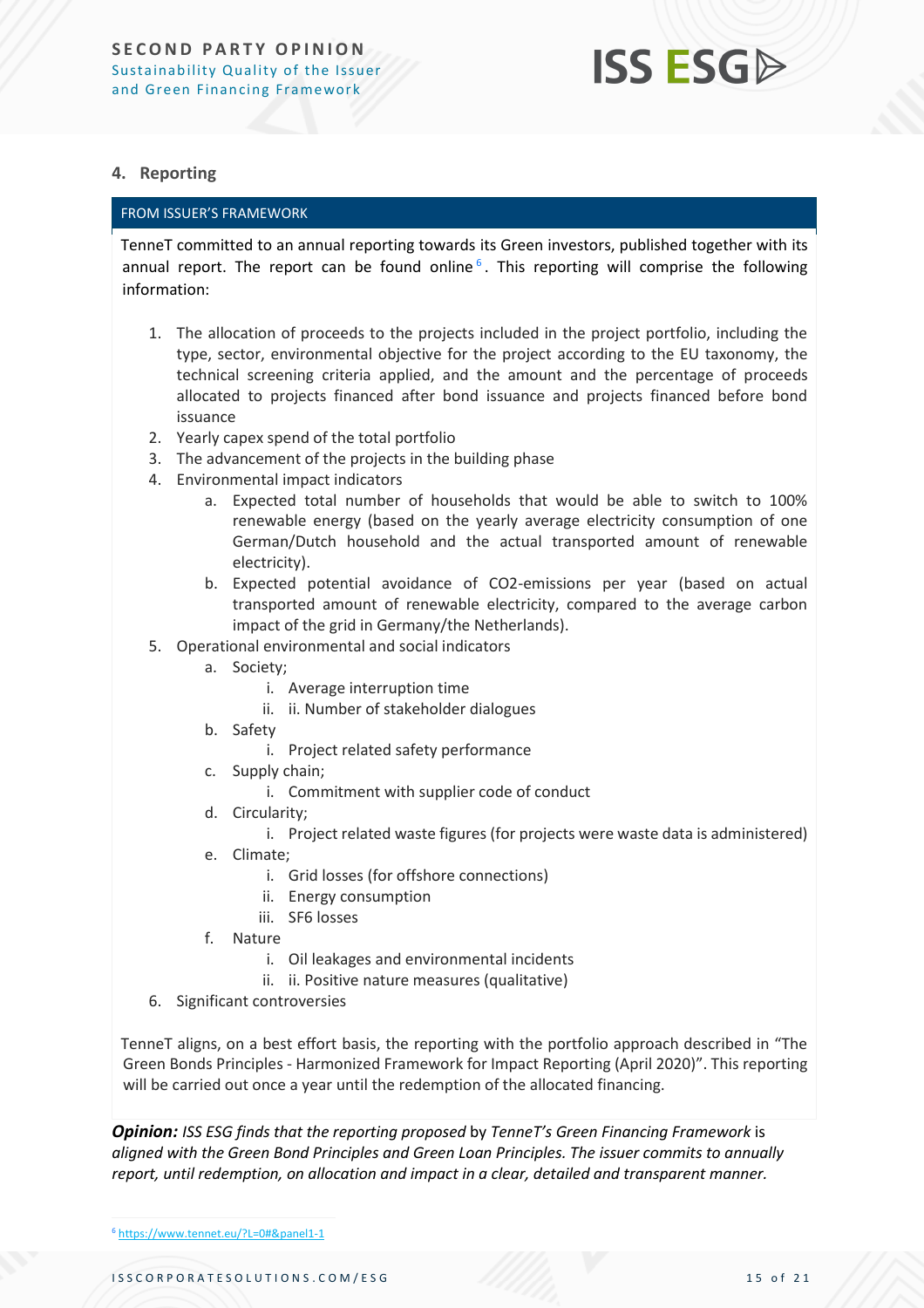

*Furthermore, the issuer is transparent on the level of impact reporting and the information that will be reported in the impact report. Besides that, the issuer is committed on a best efforts basis to report with the portfolio approach described in "The Green Bonds Principles - Harmonized Framework for Impact Reporting (April 2020) and defined the reporting frequency, the frequency of the impact report as well as discloses the location and link of the report, in line with best market practices.*

**External review**

#### **FROM ISSUER'S FRAMEWORK**

TenneT has appointed ISS-ESG to provide a Second Party Opinion on its Green Financing Framework. ISS-ESG has been providing such opinions for TenneT since the first iteration of its Green Bond Framework, published in 2015.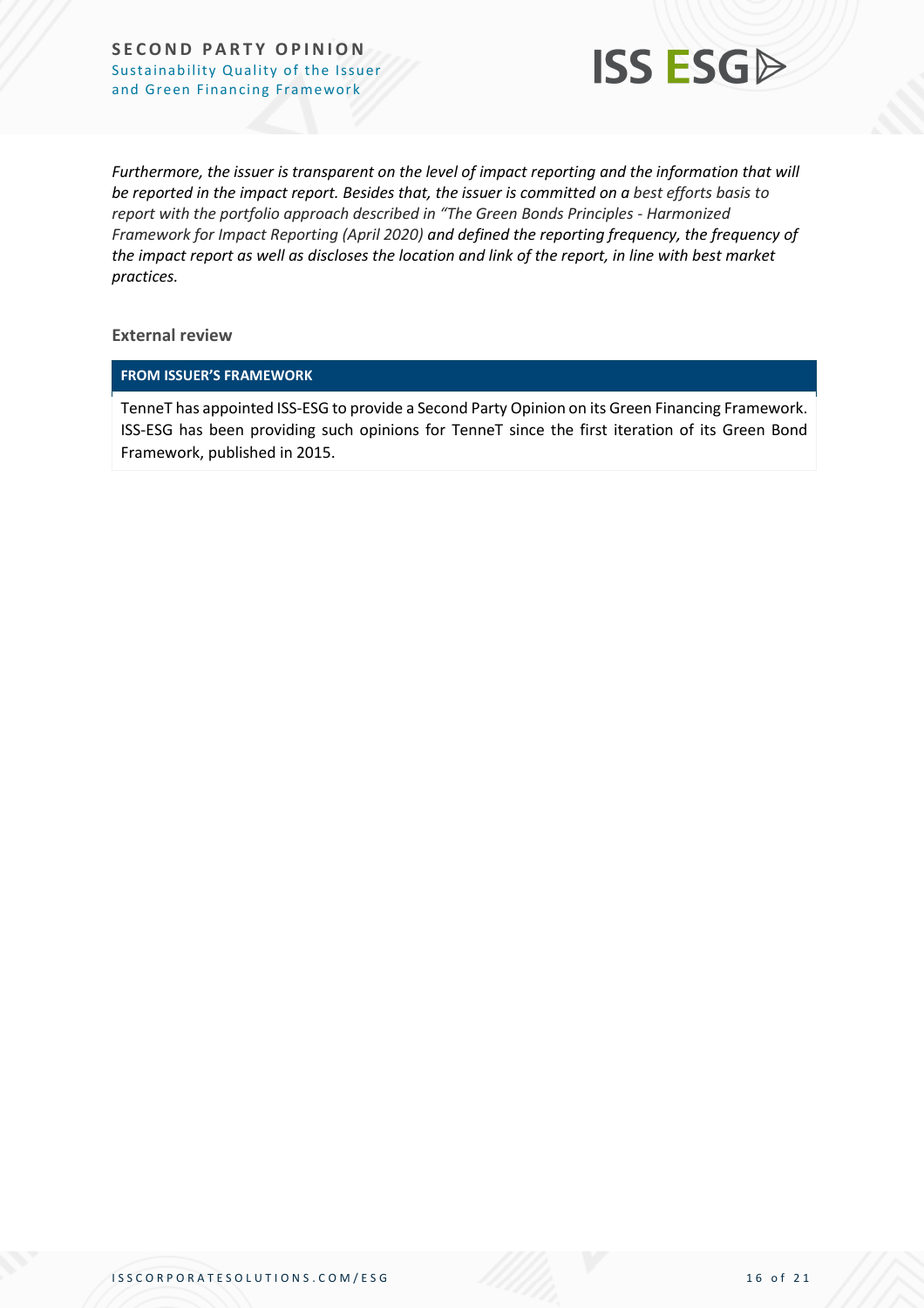

#### DISCLAIMER

- 1. Validity of the SPO: As long as TenneT's Green Financing Framework does not change significantly.
- 2. ISS ESG uses a scientifically based rating concept to analyse and evaluate the environmental and social performance of companies and countries. In doing so, we adhere to the highest quality standards which are customary in responsibility research worldwide. In addition, we create a Second Party Opinion (SPO) on bonds based on data from the issuer.
- 3. We would, however, point out that we do not warrant that the information presented in this SPO is complete, accurate or up to date. Any liability on the part of ISS ESG in connection with the use of these SPO, the information provided in them and the use thereof shall be excluded. In particular, we point out that the verification of the compliance with the selection criteria is based solely on random samples and documents submitted by the issuer.
- 4. All statements of opinion and value judgements given by us do not in any way constitute purchase or investment recommendations. In particular, the SPO is no assessment of the economic profitability and credit worthiness of a bond but refers exclusively to the social and environmental criteria mentioned above.
- 5. We would point out that this SPO, in particular the images, text and graphics contained therein, and the layout and company logo of ISS ESG and ISS-ESG are protected under copyright and trademark law. Any use thereof shall require the express prior written consent of ISS. Use shall be deemed to refer in particular to the copying or duplication of the SPO wholly or in part, the distribution of the SPO, either free of charge or against payment, or the exploitation of this SPO in any other conceivable manner.

The issuer that is the subject of this report may have purchased self-assessment tools and publications from ISS Corporate Solutions, Inc. ("ICS"), a wholly-owned subsidiary of ISS, or ICS may have provided advisory or analytical services to the issuer. No employee of ICS played a role in the preparation of this report. If you are an ISS institutional client, you may inquire about any issuer's use of products and services from ICS by emailing disclosure@issgovernance.com.

This report has not been submitted to, nor received approval from, the United States Securities and Exchange Commission or any other regulatory body. While ISS exercised due care in compiling this report, it makes no warranty, express or implied, regarding the accuracy, completeness or usefulness of this information and assumes no liability with respect to the consequences of relying on this information for investment or other purposes. In particular, the research and scores provided are not intended to constitute an offer, solicitation or advice to buy or sell securities nor are they intended to solicit votes or proxies.

Deutsche Börse AG ("DB") owns an approximate 80% stake in ISS HoldCo Inc., the holding company which wholly owns ISS. The remainder of ISS HoldCo Inc. is held by a combination of Genstar Capital ("Genstar") and ISS management. ISS has formally adopted policies on non-interference and potential conflicts of interest related to DB, Genstar, and the board of directors of ISS HoldCo Inc. These policies are intended to establish appropriate standards and procedures to protect the integrity and independence of the research, recommendations, ratings and other analytical offerings produced by ISS and to safeguard the reputations of ISS and its owners. Further information regarding these policies are available at https://www.issgovernance.com/compliance/due-diligence-materials.© 2022 | Institutional Shareholder Services and/or its affiliates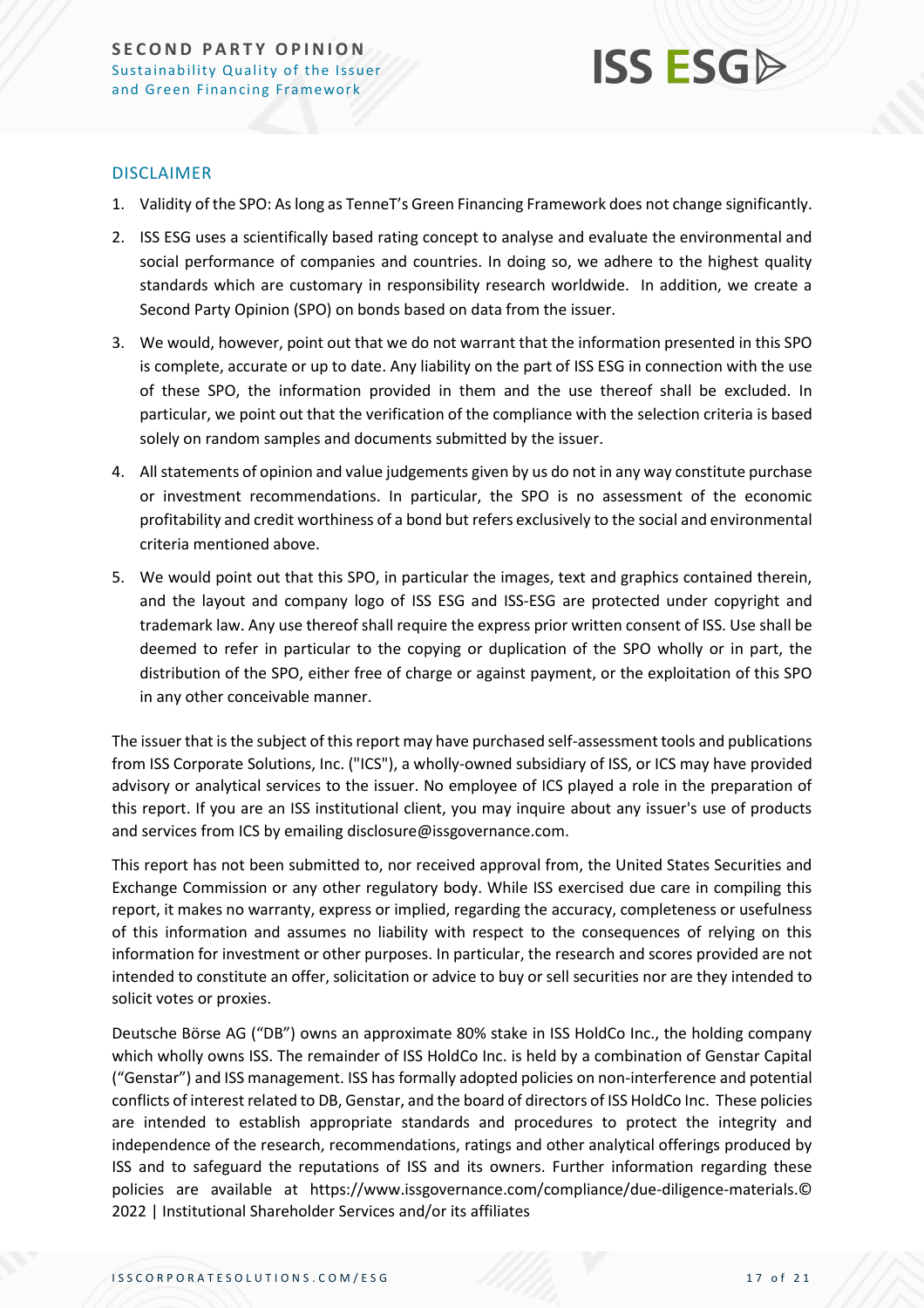### <span id="page-17-0"></span>ANNEX 1: ISS ESG Corporate Rating Methodology

#### Methodology - Overview

The ESG Corporate Rating methodology was originally developed by Institutional Shareholder Services Germany (formerly oekom research) and has been consistently updated for more than 25 years.

**ESG Corporate Rating** - The ESG Corporate Rating universe, which is currently expanding from more than 8,000 corporate issuers to a targeted 10,000 issuers in 2020, covers important national and international indices as well as additional companies from sectors with direct links to sustainability and the most important bond issuers that are not publicly listed companies.

The assessment of a company's social & governance and environmental performance is based on approximately 100 environmental, social and governance indicators per sector, selected from a pool of 800+ proprietary indicators. All indicators are evaluated independently based on clearly defined performance expectations and the results are aggregated, taking into account each indicator's and each topic's materiality-oriented weight, to yield an overall score (rating). If no relevant or up-to-date company information with regard to a certain indicator is available, and no assumptions can be made based on predefined standards and expertise, e.g. known and already classified country standards, the indicator is assessed with a D-.

In order to obtain a comprehensive and balanced picture of each company, our analysts assess relevant information reported or directly provided by the company as well as information from reputable independent sources. In addition, our analysts actively seek a dialogue with the assessed companies during the rating process and companies are regularly given the opportunity to comment on the results and provide additional information.

**Analyst Opinion** - Qualitative summary and explanation of the central rating results in three dimensions:

(1) Opportunities - assessment of the quality and the current and future share of sales of a company's products and services, which positively or negatively contribute to the management of principal sustainability challenges.

(2) Risks - summary assessment of how proactively and successfully the company addresses specific sustainability challenges found in its business activity and value chain, thus reducing its individual risks, in particular regarding its sector's key issues.

(3) Governance - overview of the company's governance structures and measures as well as of the quality and efficacy of policies regarding its ethical business conduct.

**Norm-Based Research - Severity Indicator** - The assessment of companies' sustainability performance in the ESG Corporate Rating is informed by a systematic and comprehensive evaluation of companies' ability to prevent and mitigate ESG controversies. ISS ESG conducts research and analysis [on corporate involvement in verified or alleged failures to respect recognized standards](https://www.issgovernance.com/esg/screening/esg-screening-solutions/#nbr_techdoc_download) for responsible business conduct through [Norm-Based](https://www.issgovernance.com/esg/screening/esg-screening-solutions/#nbr_techdoc_download) Research.

Norm-Based Research is based on authoritative standards for responsible business conduct such as the UN Global Compact, the OECD Guidelines for Multinational Enterprises, the UN Guiding Principles for Business and Human Rights and the Sustainable Development Goals.

As a stress-test of corporate disclosure, Norm-Based Research assesses the following:

- Companies' ability to address grievances and remediate negative impacts
- Degree of verification of allegations and claims
- Severity of impact on people and the environment, and systematic or systemic nature of malpractices

Severity of impact is categorized as Potential, Moderate, Severe, Very severe. This informs the ESG Corporate Rating.

**Decile Rank** - The Decile Rank indicates in which decile (tenth part of total) the individual Corporate Rating ranks within its industry from 1 (best – company's rating is in the first decile within its industry) to 10 (lowest – company's rating is in the tenth decile within its industry). The Decile Rank is determined based on the underlying numerical score of the rating. If the total number of companies within an industry cannot be evenly divided by ten, the surplus company ratings are distributed from the top (1 decile) to the bottom. If there are Corporate Ratings with identical absolute scores that span a division in decile ranks, all ratings with an equal decile score are classified in the higher decile, resulting in a smaller number of Corporate Ratings in the decile below.

**Distribution of Ratings** - Overview of the distribution of the ratings of all companies from the respective industry that are included in the ESG Corporate Rating universe (company portrayed in this report: dark blue).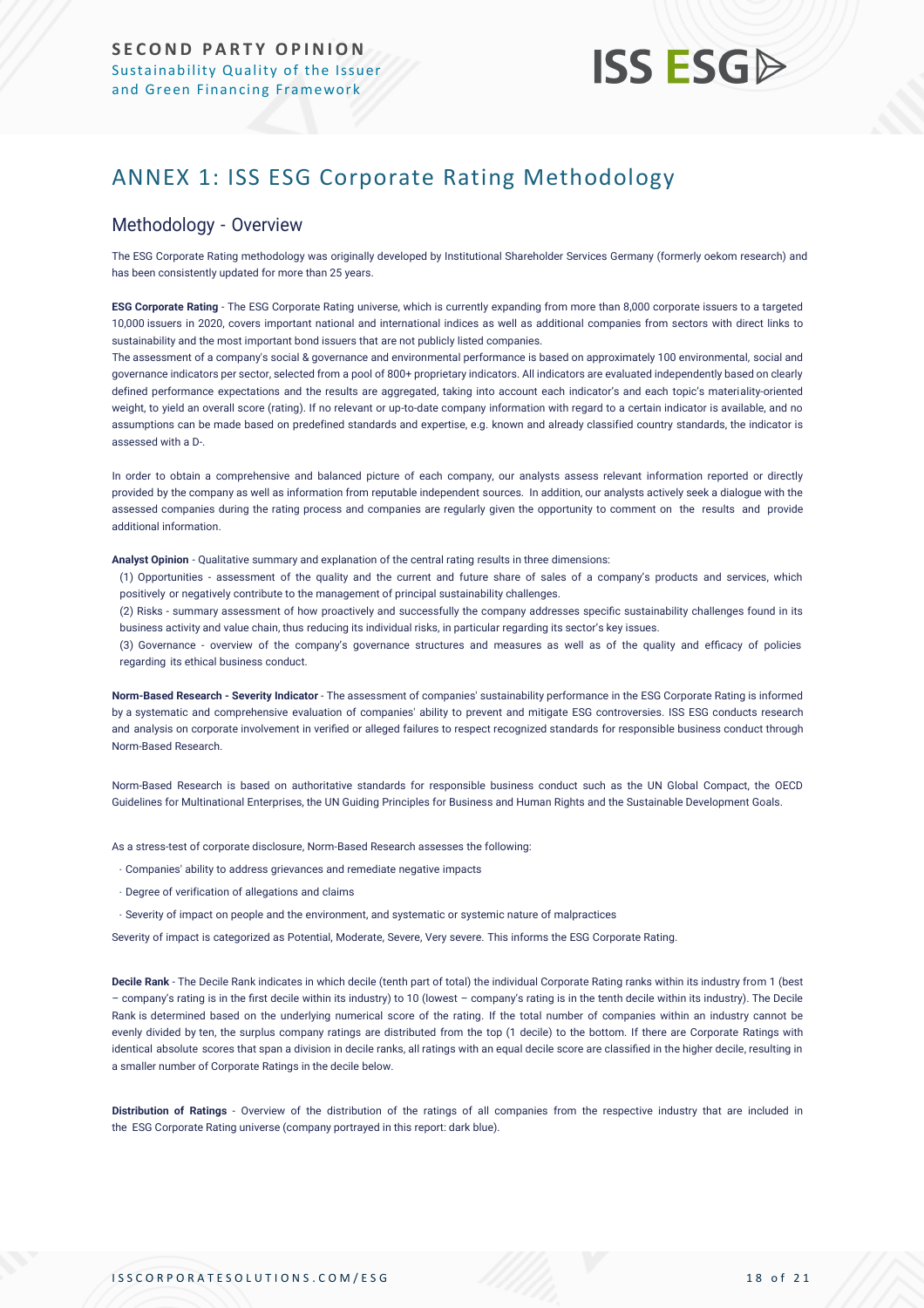## **ISS ESG**

**Industry Classification** - The social and environmental impacts of industries differ. Therefore, based on its relevance, each industry analyzed is classified in a Sustainability **Matrix** 

Depending on this classification, the two dimensions of the ESG Corporate Rating, the Social Rating and the Environmental Rating, are weighted and the sector-specific minimum requirements for the ISS ESG Prime Status (Prime threshold) are defined (absolute best-in-class approach).



**Industry Leaders** - List (in alphabetical order) of the top three companies in an industry from the ESG Corporate Rating universe at the time of generation of this report.

**Key Issue Performance** - Overview of the company's performance with regard to the key social and environmental issues in the industry, compared to the industry average.

**Performance Score** - The ESG Performance Score allows for cross-industry comparisons using a standardized best-in-class threshold that is valid across all industries. It is the numerical representation of the alphabetic ratings (D- to A+) on a scale of 0 to 100 with 50 representing the prime threshold. All companies with values greater than 50 are Prime, while companies with values less than 50 are Not Prime. As a result, intervals are of varying size depending on the original industry-specific prime thresholds.

**Rating History** - Development of the company's rating over time and comparison to the average rating in the industry.

**Rating Scale** - Companies are rated on a twelve-point scale from A+ to D-:

A+: the company shows excellent performance.

D-: the company shows poor performance (or fails to demonstrate any commitment to appropriately address the topic).

Overview of the range of scores achieved in the industry (light blue) and indication of the grade of the company evaluated in this report (dark blue).

**Sources of Information** - A selection of sources used for this report is illustrated in the annex.

Status & Prime Threshold - Companies are categorized as Prime if they achieve/exceed the sustainability performance requirements (Prime threshold) defined by ISS ESG for a specific industry (absolute best-in-class approach) in the ESG Corporate Rating. Prime companies are sustainability leaders in their industry and are better positioned to cope with material ESG challenges and risks, as well as to seize opportunities, than their Not Prime peers. The financial materiality of the Prime Status has been confirmed by performance studies, showing a continuous outperformance of the Prime portfolio when compared to conventional indices over more than 14 years. Africa, the members of transparency is also accompany in the second state of transparency in the members of the transparency of the second state of the second state and a company in the members of the second state and a co

**Transparency Level** - The Transparency Level indicates the company's materiality-adjusted disclosure level regarding the environmental and social performance indicators defined in the ESG Corporate Rating. It takes into consideration whether the company has disclosed relevant information regarding a specific indicator, either in its public ESG disclosures or as part of the rating feedback process, as well as the indicator's materiality reflected in its absolute weight in the rating. The calculated percentage is classified in five transparency levels following the scale below.

- 0% < 20%: very low
- 20% < 40%: low

40% - < 60%: medium

- 60% < 80%: high
- 80% 100%: very high

For example, if a company discloses information for indicators with a cumulated absolute weight in the rating of 23 percent, then its Transparency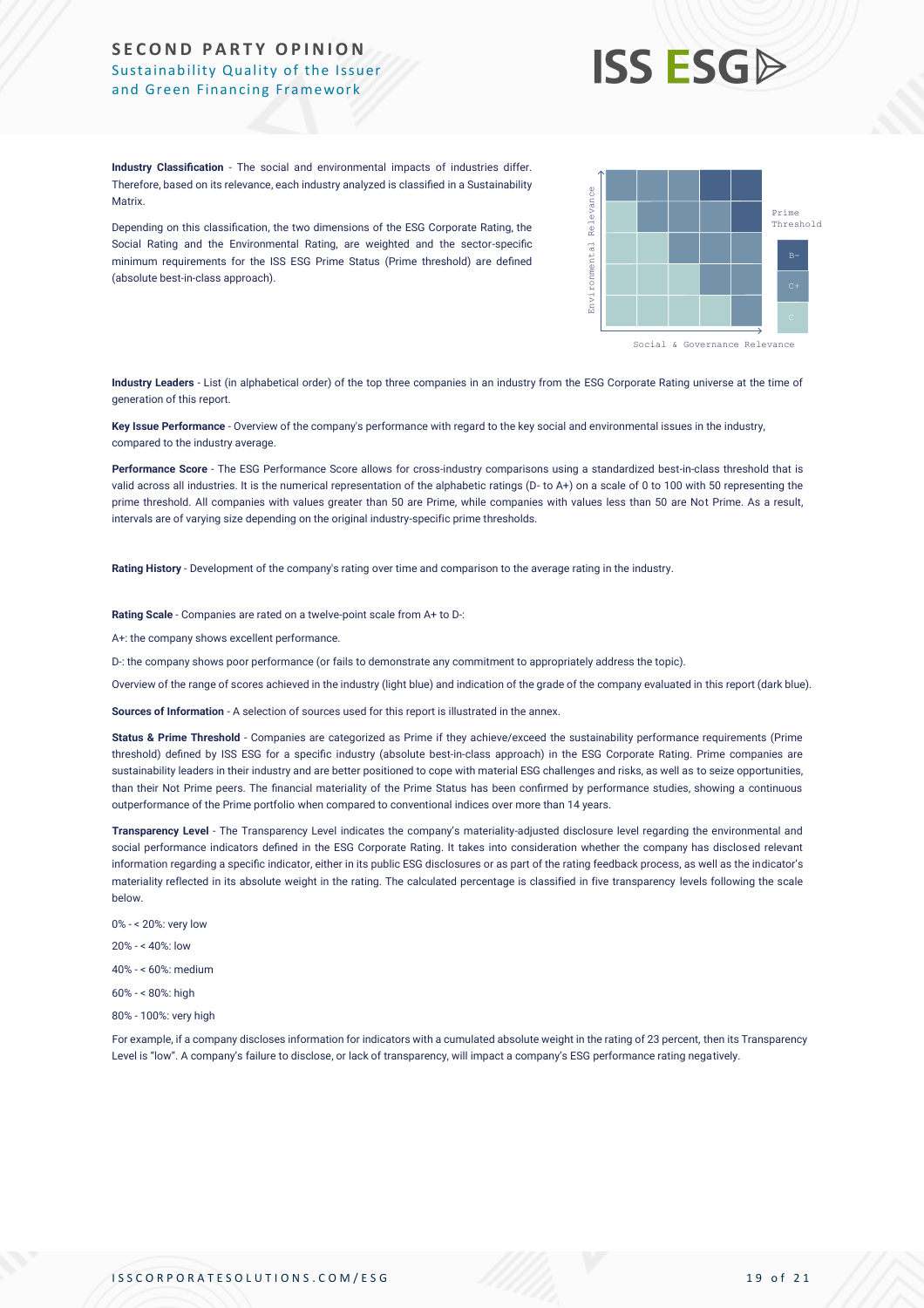

### <span id="page-19-0"></span>ANNEX 2: Quality management processes

#### **SCOPE**

TenneT commissioned ISS ESG to compile a Green Financing Instruments SPO. The Second Party Opinion process includes verifying whether the Green Financing Framework aligns with the ICMA GBP and LMA GLP and to assess the sustainability credentials of its Green Financing Instruments, as well as the issuer's sustainability strategy.

#### **CRITERIA**

Relevant Standards for this Second Party Opinion

- ICMA Green Bond Principles (June 2021)
- **E** LMA Green Loan Principles (February 2021)

#### ISSUER'S RESPONSIBILITY

TenneT's responsibility was to provide information and documentation on:

**Framework** 

#### ISS ESG's VERIFICATION PROCESS

ISS ESG is one of the world's leading independent environmental, social and governance (ESG) research, analysis and rating houses. The company has been actively involved in the sustainable capital markets for over 25 years. Since 2014, ISS ESG has built up a reputation as a highly-reputed thought leader in the green and social bond market and has become one of the first CBI approved verifiers.

ISS ESG has conducted this independent Second Party Opinion of the Green Financing Instruments to be issued by TenneT based on ISS ESG methodology and in line with the ICMA GBP and LMA GLP.

The engagement with TenneT took place from February to March 2022

#### ISS ESG's BUSINESS PRACTICES

ISS has conducted this verification in strict compliance with the ISS Code of Ethics, which lays out detailed requirements in integrity, transparency, professional competence and due care, professional behaviour and objectivity for the ISS business and team members. It is designed to ensure that the verification is conducted independently and without any conflicts of interest with other parts of the ISS Group.